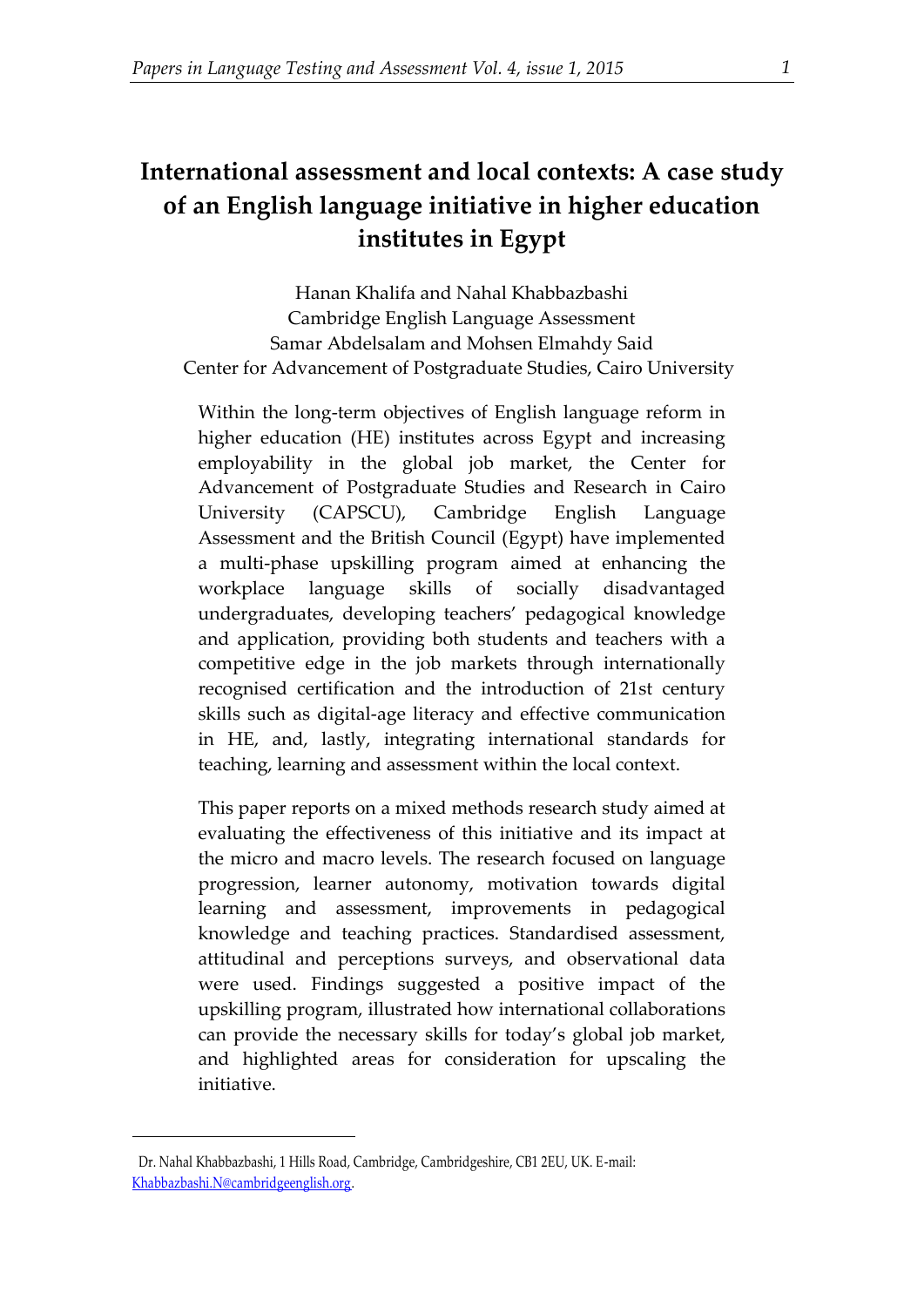**Key words**: Upskilling program, workplace English, learningoriented assessment, blended learning, Higher Education in Egypt

## **Background**

Higher education (HE) in Egypt witnessed a profound transformation in 1959 with the constitutional amendment mandating education as a basic right for all Egyptians. Education was made affordable to increase the literacy rate. The 'Free for All' education resulted in an expansion of the number of public universities from four in the 1950s to 23 in 2014, currently enrolling over 2 million students. However, this expansion was not accompanied by a corresponding development that would equip the students with the skills needed in increasingly competitive local and global job markets. Results of the 2006 Egyptian Labour Market Panel Survey (Strategic Planning Unit and Ministry of Higher Education, 2008) demonstrated that the majority of unemployment in Egypt is among university graduates and that the supply of labour force is much higher than what the Egyptian market demands, and highlighted the need for national plans to access regional and international labour markets. Several projects, initiatives, and plans thus emerged in an attempt to address the different factors leading to unemployment. One of these initiatives is Pathways to Higher Education, Egypt (Pathways-Egypt) – a scholarship program aimed at enhancing the 'soft skills' of socially disadvantaged undergraduates and widening their employment opportunities (for detailed information on Pathways-Egypt, see [http://pathways-egypt.com/;](http://pathways-egypt.com/) Said, 2002). Pathways-Egypt is funded by the Ford Foundation and managed by the Centre for Advancement of Post Graduate Studies in Cairo University (CAPSCU).

One of the soft skills believed to greatly sharpen an individual's competitive edge in the challenging employment market is that of English language ability, which reflects the global spread of English and its significant role as a lingua franca and the dominant language of communication in various professional domains (Seidlhofer, Breiteneder, & Pitzl, 2006). The average salary gap between non-English speakers and English speakers is reported to be around 70-80% in Egypt (Ramaswami, Sarraf, & Haydon, 2012). It is also argued that 'professionals cannot take their place in a knowledge economy if they lack sophisticated spoken and written English skills' (Hawthorne, 2007, p. 9).

It was in response to this growing need for English language skills that CAPSCU, through its Pathways-Egypt administrative arm, initiated an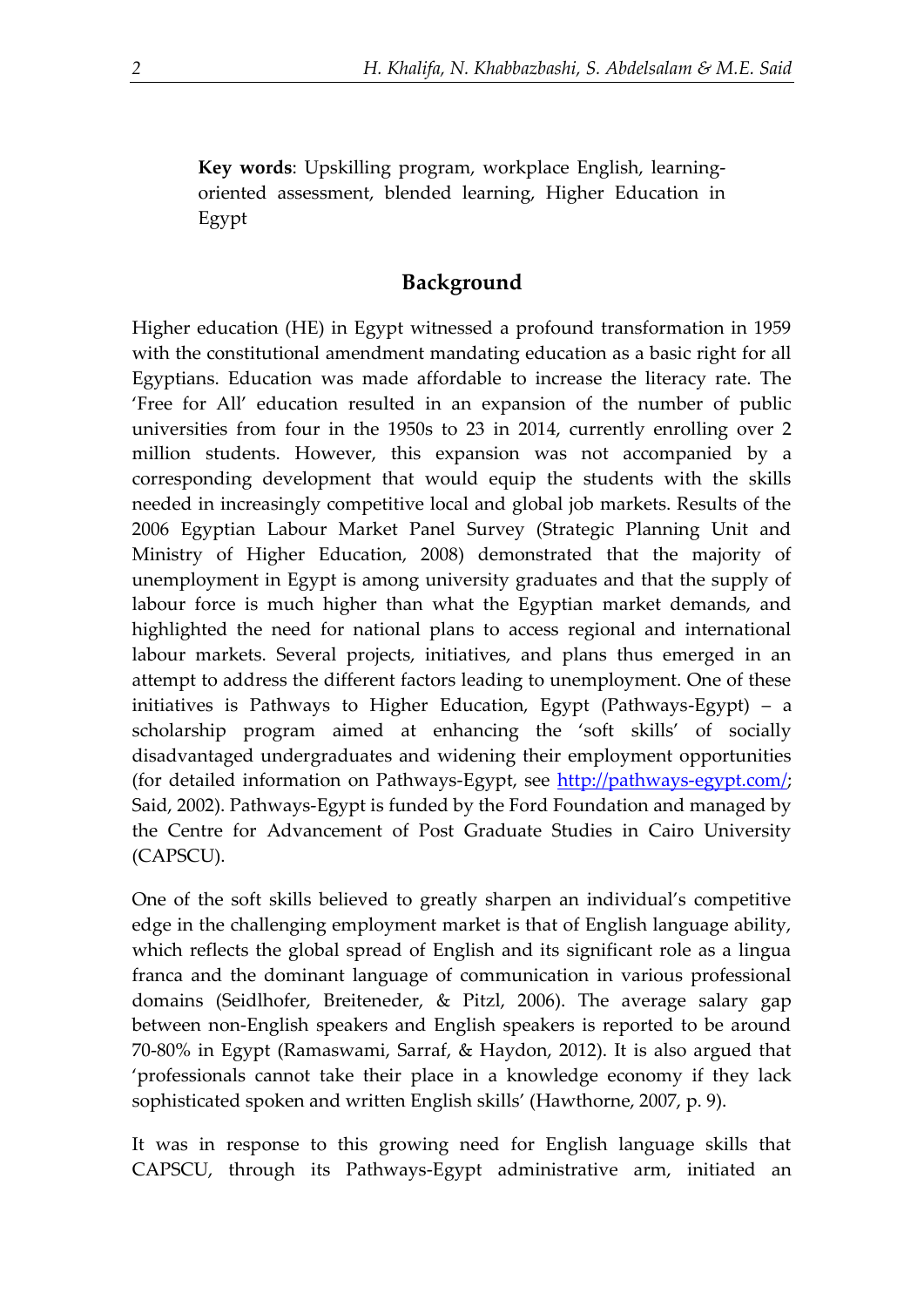upskilling program for teachers and learners. Before describing the upskilling program in more detail, a broad overview of reforms in HE and capacitybuilding in the developing world is first presented, followed by a discussion of English language initiatives within this wider context where the CAPSCU initiative can also be framed as an example case study. The conceptual framework of *learning-oriented assessment* (LOA) is subsequently put forward as the guiding principle behind learning and assessment in the upskilling program.

#### **Literature review**

#### **Reform initiatives and capacity-building in higher education**

The CAPSCU upskilling program in Egypt can be placed in the context of initiatives to reform HE and build capacity in the developing world. Globalisation and the emergence of knowledge-based economies have focused attention on HE as a driver of economic growth and development. Previously regarded as an inefficient public service that largely benefitted privileged elites, there is now a growing body of literature attentive to the potential of HE as a lever for boosting productivity, competitiveness and innovation (Bloom, Canning, & Chan, 2006; Lane & Johnstone, 2012; Wolff & Gittleman, 1993). It is also regarded as an important factor for socio-economic development at a national level and for reducing inequalities in emerging economies (van Deuren, 2013; World Bank, 2002).

In order to cater for growing social aspirations, adapt to changing demographics, widen HE access, and increase relevance to the labour market, there may be need for reforms and improvements in HE systems in developing countries. Capacity-building describes reform processes whereby institutions increase their abilities to perform core activities, add value and achieve different objectives across a range of contexts (UNESCO, 2012). Different modalities for how HE institutions may deliver reform measures and build capacity can include novel approaches to teaching and learning, use of technology, increasing staff qualifications and enhancing infrastructure (see Brinkerhoff & Morgan, 2010; CHET, 2002; Dill, 2000; Ubels & Fowler, 2010; van Deuren, 2013; Wandiga, 1997 for more information on the topic).

English language skills have been identified as an important technical and professional competency in capacity-building frameworks (UNDP, 2008), the enhancement of which can be a facilitator of wider socio-economic development (Coleman, 2011; Erling, 2014; Erling & Seargeant, 2013). It is argued that an increase in the body of graduates proficient in English can allow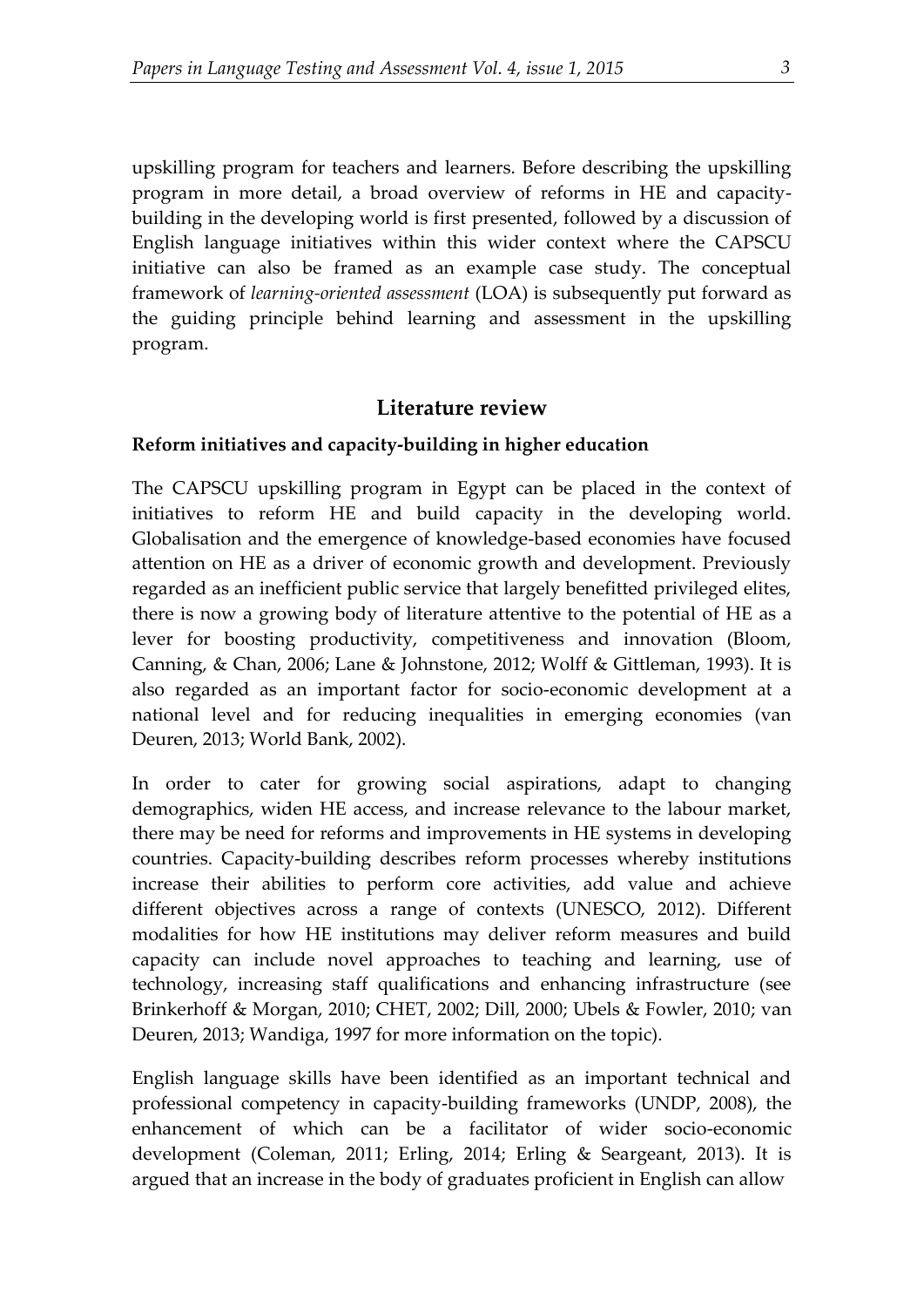labour markets and countries to correspondingly increase their opportunities for taking advantage of globalisation and attracting international firms and capital (Erling & Seargeant, 2013). Reforming HE institutions to enhance the quality of English language provision can create positive benefits in education systems and respond to the demand of citizens who need English language skills to access information and economic opportunities. Capacity-building for English language therefore refers primarily to enhancing the language skills of students on the one hand and the teachers who deliver English Language programs or English as a medium of instruction programs on the other. However, interventions may also involve building the English language capacity of university management in order to enhance international engagement and to facilitate internationalisation.

## **The Upskilling Program**

In response to the growing need for English language skills in the workplace and within a capacity-building framework, the Pathways-Egypt Upskilling Program for teachers and learners in HE was initiated with the following key objectives:

- a) Enhancing the workplace language skills of undergraduates and the teaching methodology of teachers on the one hand and the introduction of 21st century skills such as digital-age literacy, effective communication, inventive thinking, and high productivity on the other. This was realised through the use of a blended learning course for students and Training of Trainers course (TOT) and teacher observation/mentoring programs for teachers. Course materials were informed by the literature on learning-oriented assessment (Boud, 2006; Carless, 2009; Purpura, 2004).
- b) Utilising international standards for teaching, learning and assessment, hence the use of the Council of Europe's Common European Framework of Reference (CEFR) (2001) as a learning ladder and target setter.
- c) Providing internationally recognised certification, which acts as capability evidence in the local, regional and international job market. This was realised through the attainment of a Cambridge English workplace certificate known as BULATS (Business Language Testing Service) and the Cambridge English *Teaching Knowledge Test* (*TKT*) certificate. For information on these qualifications, see <http://www.cambridgeenglish.org/exams-and-qualifications/tkt/> and [http://www.bulats.org/.](http://www.bulats.org/)
- d) Investigating the potential for mainstreaming the initiative to reform English language provision in HE institutions nationwide. The impact of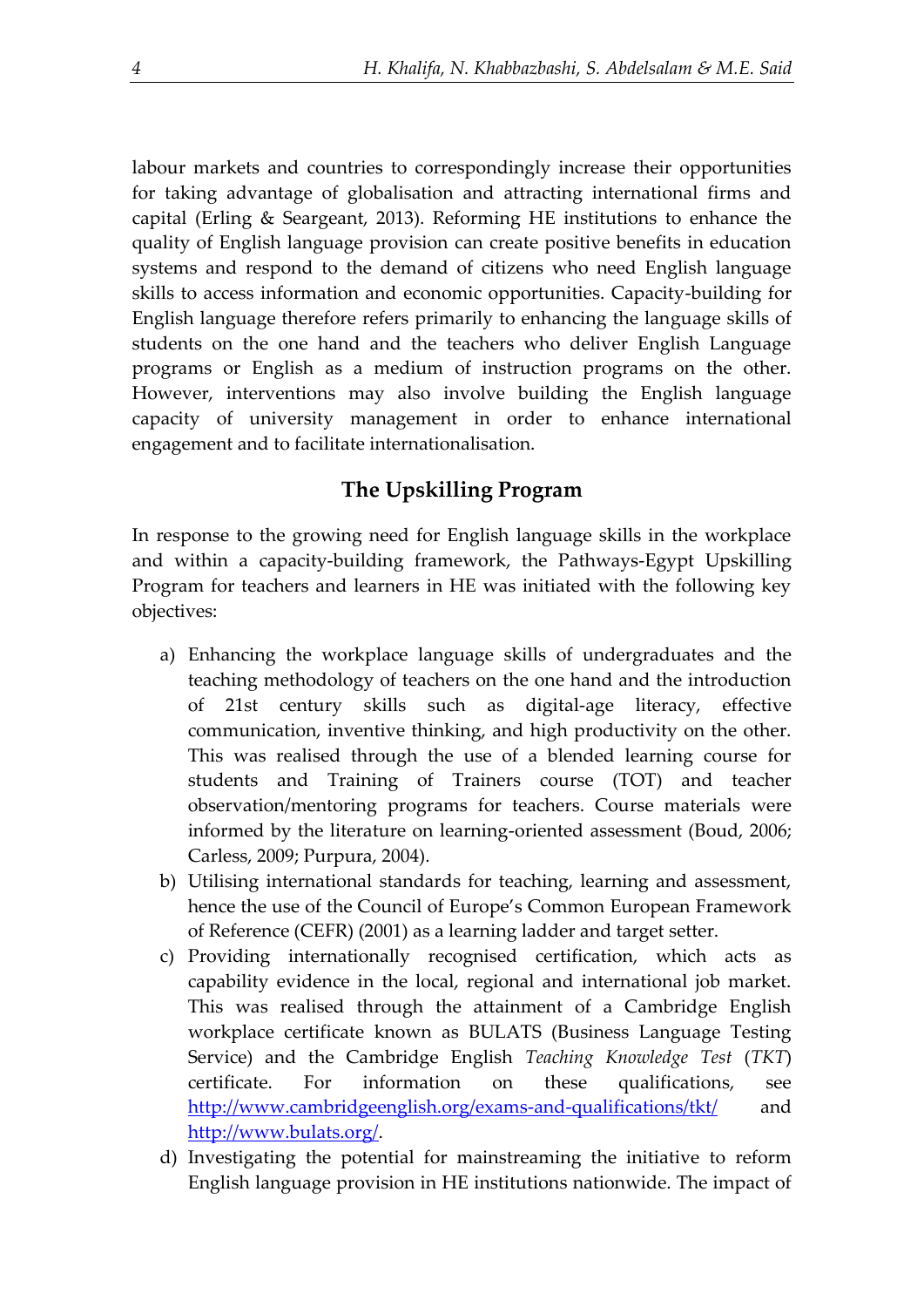the upskilling program and areas for improvement were researched through a mixed methods design study in order to inform the future mainstreaming of the program.

## **Student upskilling**

Student upskilling involved three main components: a placement test for student selection, a blended learning course and an end-of-course assessment.

In order to ensure accurate and fair selection of student participants, a set of standard procedures for all Pathways programs were first employed (e.g. attending an interview, submission of essays). This was followed by the administration of a placement test which was used for selecting students at the target language ability for this specific English language program. The assessment measure used was an adaptive online test, namely, the Cambridge English Placement Test (CEPT), which measures listening and reading across the CEFR levels (for test details, see [http://www.cambridgeenglish.org/cambridge-english-for/exam](http://www.cambridgeenglish.org/cambridge-english-for/exam-centres/support-for-centres/placing-students-in-the-right-exam/)[centres/support-for-centres/placing-students-in-the-right-exam/\)](http://www.cambridgeenglish.org/cambridge-english-for/exam-centres/support-for-centres/placing-students-in-the-right-exam/). Pathways-Egypt selected students who achieved CEFR A2, which is broadly a low intermediate level.

The Blended Learning Course (BLC) is a CEFR B1 level course aimed at providing students with the opportunity to improve their reading, writing, listening and speaking skills whilst also building their knowledge of grammar and vocabulary specific to workplace contexts in order to prepare them for the language demands of the job market. The B1 threshold is based on a study by Ramaswami et al. (2012) which identified B1/B2 (intermediate) as the English language level required for recruitment and access to the majority of jobs (67%) in the local labour market in Egypt.

The BLC has a blend of content knowledge, specific skills, and literacies incorporating elements of 21<sup>st</sup> century learning skills such as communication, collaboration and information and computer technology (ICT) literacy. The course incorporated LOA elements, e.g. assessment tasks designed to support learning, student involvement in assessment such as peer-or self-evaluation, and explicitly forward-looking feedback. The course duration was split into online self-study and classroom sessions with a tutor. The online component was designed to enable students to work independently and to promote learner autonomy. Additionally, professional guidance, monitoring of student activities, evaluating of assignments, providing feedback and communicating with students through online forums and other social media platforms were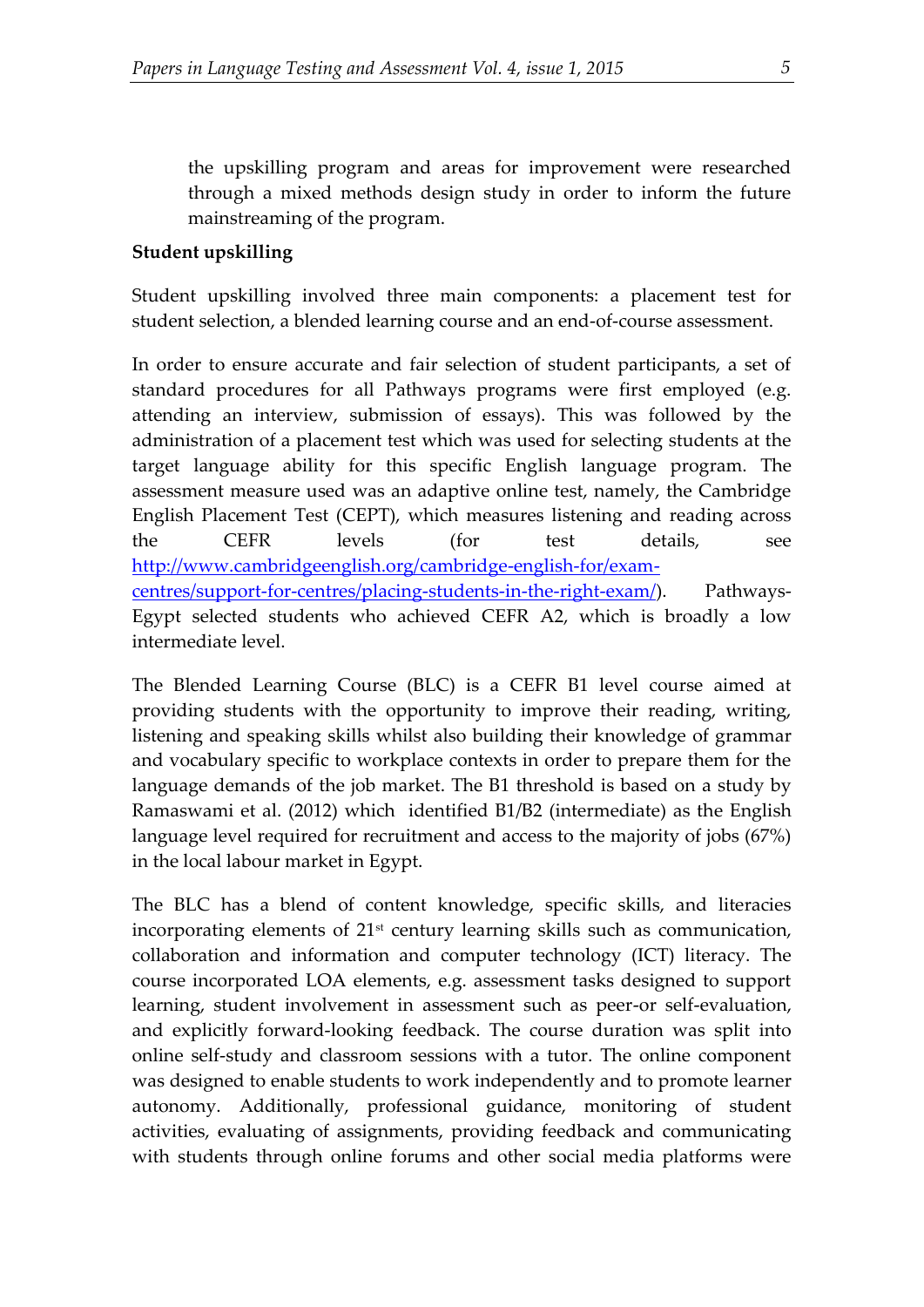amongst the activities provided by the teachers in order to support student learning in the online part of the course.

One of Pathways-Egypt's mandates was to provide an end-of-course standardised and internationally recognised examination to ensure the validity of results, track student progress and verify the targeted proficiency level (minimum of B1) and to support job applications. Accordingly, at the end of the blended course, students were entered for the online Business Language Testing Service (BULATS) which covers the four skills and reports performance according to CEFR levels.

## **Teacher upskilling**

Teacher upskilling involved a pedagogic course, standardised certification and non-standardised assessment in the form of observation/mentoring.

The pedagogic course, delivered by British Council-Egypt, focused on teaching methodology within a larger objective of enabling participants to not only teach the blended course but to also cascade their training to other teachers in the Pathways-Egypt project. The course covered content areas such as (a) managing the learning process, (b) planning and preparation for teaching, (c) facilitating effective teaching and (d) improving teaching and learning. In addition, it included aspects of 21st century skills, namely: (a) digital-age literacy related to the delivery of the online part of the student BLC; (b) effective communication such as teaming, collaboration and interactive communication; (c) inventive thinking, e.g. adaptability, managing complexity and self-direction; and (d) high productivity, mainly focusing on prioritising, planning, and managing for results. While this course covered some aspects of the standardised assessment (the *Teaching Knowledge Test* or *TKT*) it was not a test preparation course, but rather, an integral part of the program designed to create a sustainable, economical, practical and scalable approach towards the upskilling of teachers.

The standardised assessment/certification at the end of the pedagogic course was *TKT* (see Khalifa, 2008 for an account of *TKT* development and validation). The test has three modules (Module 1= language systems and background to language learning and teaching, Module 2 = lesson planning and use of resources, and Module 3 = managing the teaching and learning process). The construct underlying *TKT* is subject matter knowledge, pedagogic knowledge, pedagogic content knowledge and knowledge of context (Grossman, 1990; Spratt, 2015; Tsui, 2003; Tsui & Nicholson, 1999).

*TKT* results are reported in terms of band performance with candidates gaining a certificate for each module taken. Band 1 reflects limited knowledge of *TKT*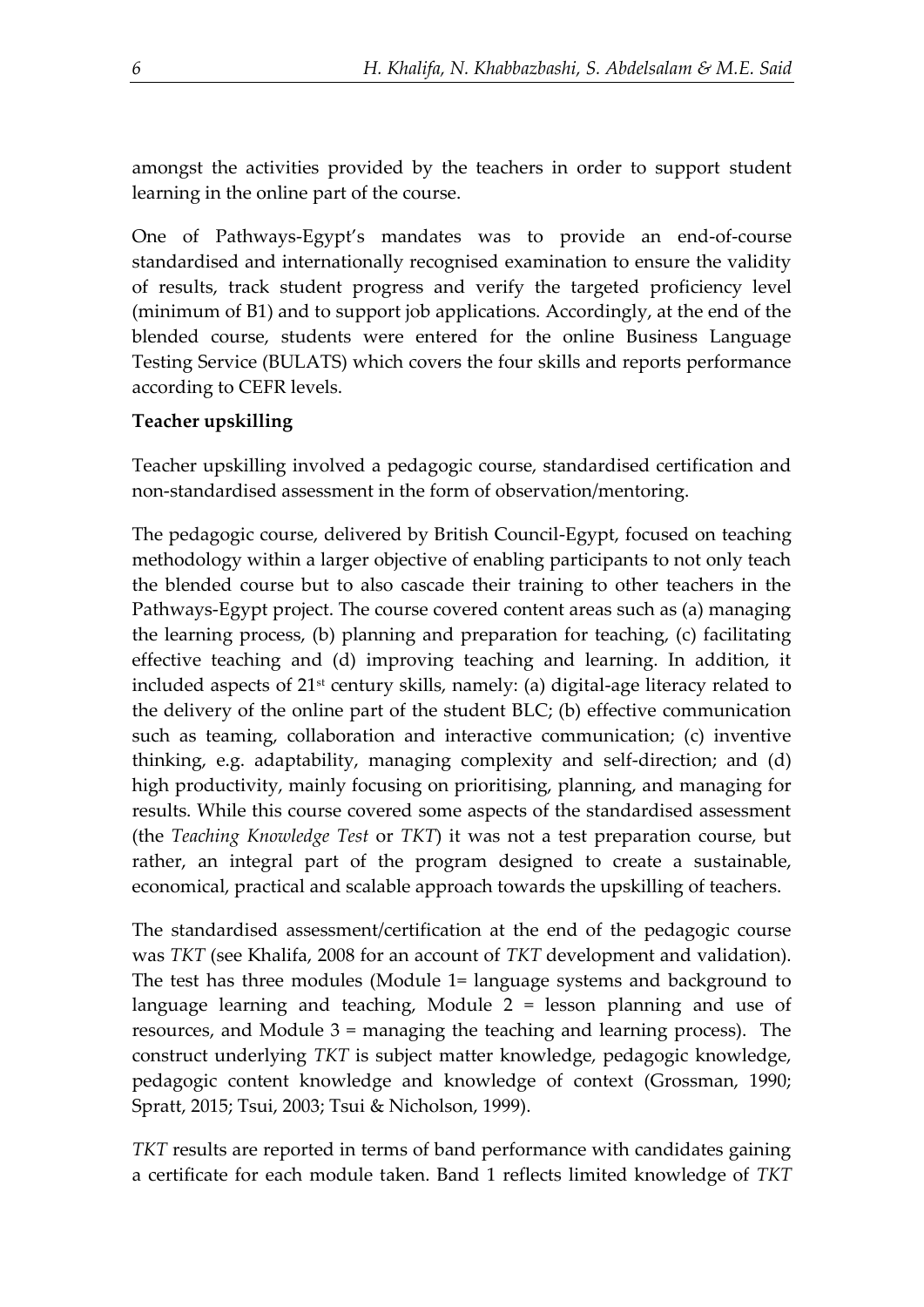content areas, Band 2 shows basic but systematic knowledge, Band 3 indicates breadth and depth of knowledge and Band 4 illustrates extensive knowledge of *TKT* content areas (see [http://www.cambridgeenglish.org/images/22185-tkt](http://www.cambridgeenglish.org/images/22185-tkt-band-descriptors.pdf)[band-descriptors.pdf](http://www.cambridgeenglish.org/images/22185-tkt-band-descriptors.pdf) for *TKT* band descriptors).

Teacher selection followed a two-stage process. Firstly, potential applicants were interviewed and scored against four criteria (linguistic competency, motivation, ability to deal with difficult situations and mixed ability classes, and willingness to train for Pathways-Egypt after finishing the course) using a five-point Likert scale. Secondly, those who were shortlisted and attended the training course were then given the *TKT* as the end of course assessment. Trainers who achieved a minimum Band 3 (out of 4) on the test were selected to deliver the blended course.

The teacher training course was followed by teacher observation and mentoring carried out through observations and feedback sessions at regular intervals by the British Council master trainers and as part of the non-standardised assessment activities. The observations focused on the application of the different elements of the knowledge, skills and attitudes gained as a result of the training course. Observation elements included: teacher talking time, interactive skills, clarity of instructions, methods of feedback, trainer-trainee relationship, and students' different learning styles. One-to-one feedback sessions focused on positive elements perceived and on areas where improvement is required. Best practices were highlighted and distributed among all trainers to maximise the benefits.

#### **Program evaluation**

While the literature review clearly identified different areas of reforms, capacity-building and component activities, little agreement was found on how to assess or measure such initiatives. The current upskilling program served as a pilot study for future mainstreaming of the initiative to HE institutions across Egypt. It was therefore critical to adopt a coherent and systematic approach for evaluating the success of the upskilling program and for highlighting its strengths and weaknesses. To this end, a decision was made to conduct a comprehensive research study with a mixed methods design which focused on the impact of the upskilling program on the two main stakeholder groups (i.e. the teachers and students) and aimed to identify areas for improvement and factors for consideration for future upscaling of the program. This would allow any further decisions to be based on evidence-based research. The research study is described in more detail later.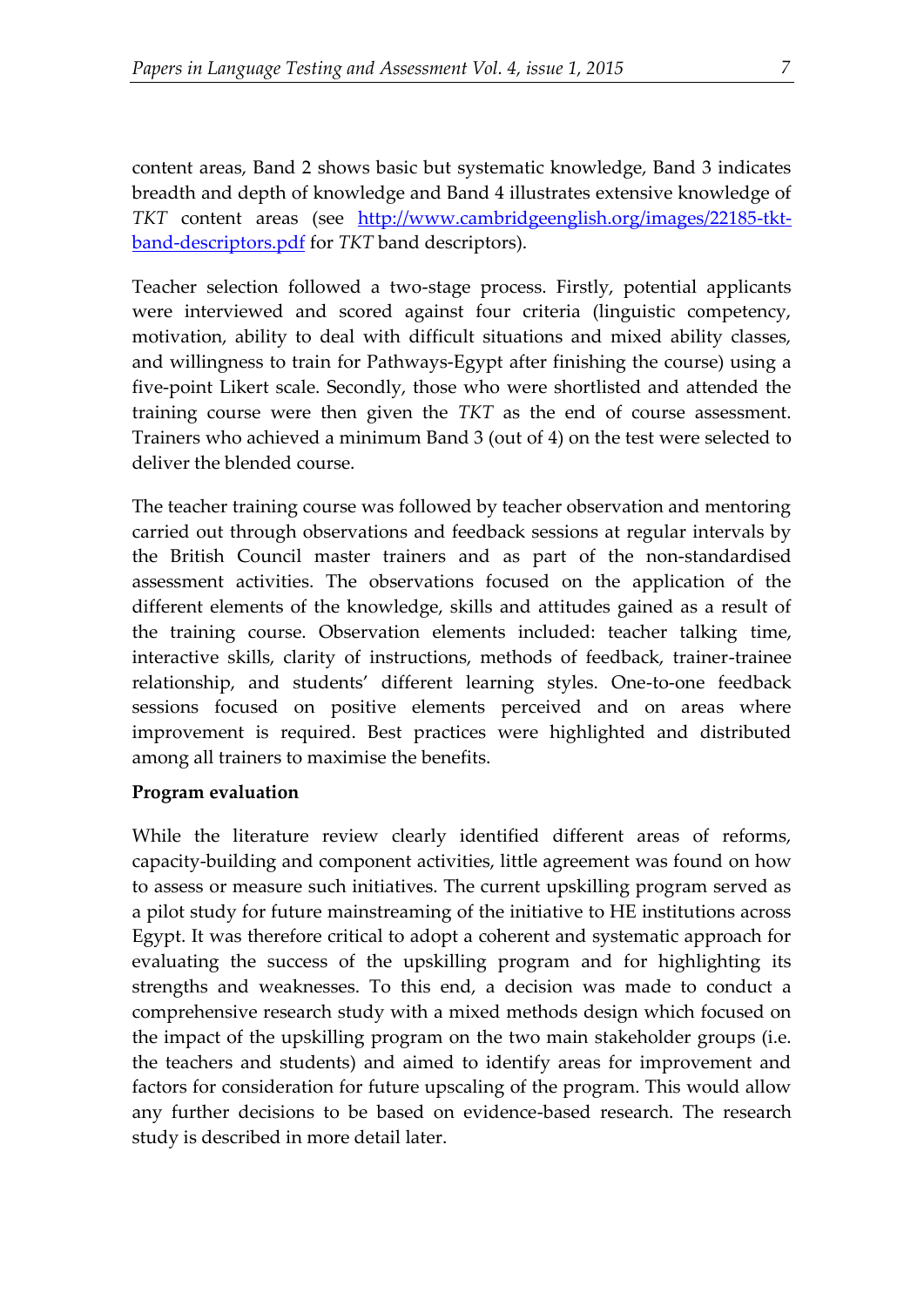#### **The role of assessment in the progam**

As the previous sections have demonstrated, there are several assessment components in the upskilling program. These are brought together here to illustrate the role that the different types of assessment activities carried out at different stages of the program played in allowing Pathways-Egypt to meet its objectives within a HE context.

At the beginning of the program, assessment is used for placement purposes, accurate and fair selection of students and ensuring that the BLC is at the right level for them and thus aiming for positive impact. The alignment of both the assessment and the course to the CEFR allows for these dual objectives to be met. For teachers, the original screening is carried out by Pathways-Egypt through non-standardised assessment i.e. interviews and application of Pathways-Egypt selection criteria, whereas the final selection for delivery of the BLC is based on results of standardised assessment on an international teaching test. Additional non-formal assessment of teachers in the form of observations/mentoring is also carried out to ensure that training and pedagogic knowledge is implemented in practice, and that any weaknesses are identified and addressed through personalised feedback, all of which ascertain course delivery to international standards. The certification of teachers also enhances their professional development opportunities at the national and international level.

During the BLC, non-formal assessment of students is carried out through learning materials, task designs, pair/group work and teacher feedback, all of which reflect the implementation of the LOA approach discussed earlier. At the end of the blended course, the use of an international standardised exit-test allows for certification of students in a workplace context and potentially enhancing their future professional opportunities while also providing measurable evidence of language ability. This can also help Pathways-Egypt to evaluate the success of the program and examine the extent to which set objectives have been met. Lastly, the implementation of a research study to evaluate the program and collect feedback from the main stakeholders (i.e. teachers and students) can highlight strengths and weaknesses of the initiative, all of which are designed to enhance learning, maximise positive impact and minimise limitations in a continuous and iterative way.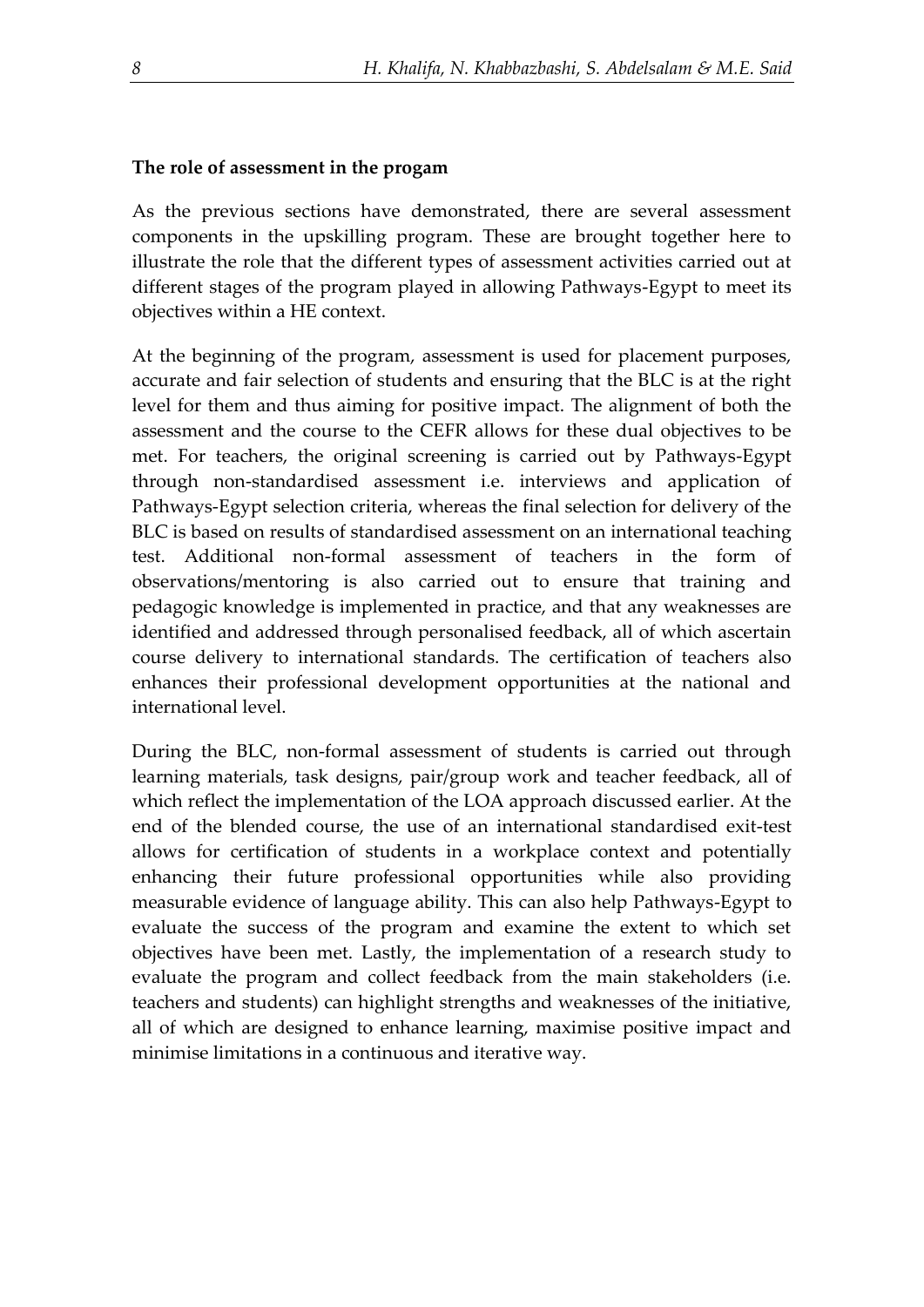# **The research study**

## **Research questions**

The following research questions were formulated to investigate the impact of the upskilling program:

- 1. What is the impact of the upskilling program on teachers?
- 2. What is the impact of the upskilling program on students?
- 3. What are the factors which need to be considered for upscaling the initiative?

## **Research sample**

The research sample represented 12 out of the 23 public universities participating in Pathways-Egypt programs. The universities are geographically distributed across Egypt.

A total of 30 (out of 100) teachers participated in the research study. The majority of teachers were PhD holders holding a lecturer post and had more than 15 years of English language teaching experience. There were 22 female and 8 male teachers. The majority fell in the 31-50 age range. Most trainers also reported having a range of teaching qualifications and certificates.

A total of 771 (out of 1000) students participated in the study. The majority of students (78.2%) were in the 20-22 age category and were enrolled in the faculties of Commerce (27.8%), Arts (20.2%), Education (18.8%) and Engineering (11.4%). There was a balance in the gender of participants (M=49.6%; F=50.4%). Most students were in their fourth year of studies (39.4%) or had already graduated (26.6%). This can be taken as an indication that participants would be in a position to evaluate the extent to which the course and international assessment were likely to affect their future professional and academic opportunities.

## **Research design**

A mixed methods research design (Creswell & Plano Clark, 2011) was adopted for this study where both quantitative and qualitative data were collected. The former consisted of score data from external assessments attitudinal/perception surveys whereas the latter comprised document review of teacher observation reports as well as open-ended commentary on surveys.

Surveys were designed to elicit student and teacher views on the upskilling program. For students, the surveys focused on the impact of the placement test, BLC and workplace certification on English language learning, motivation,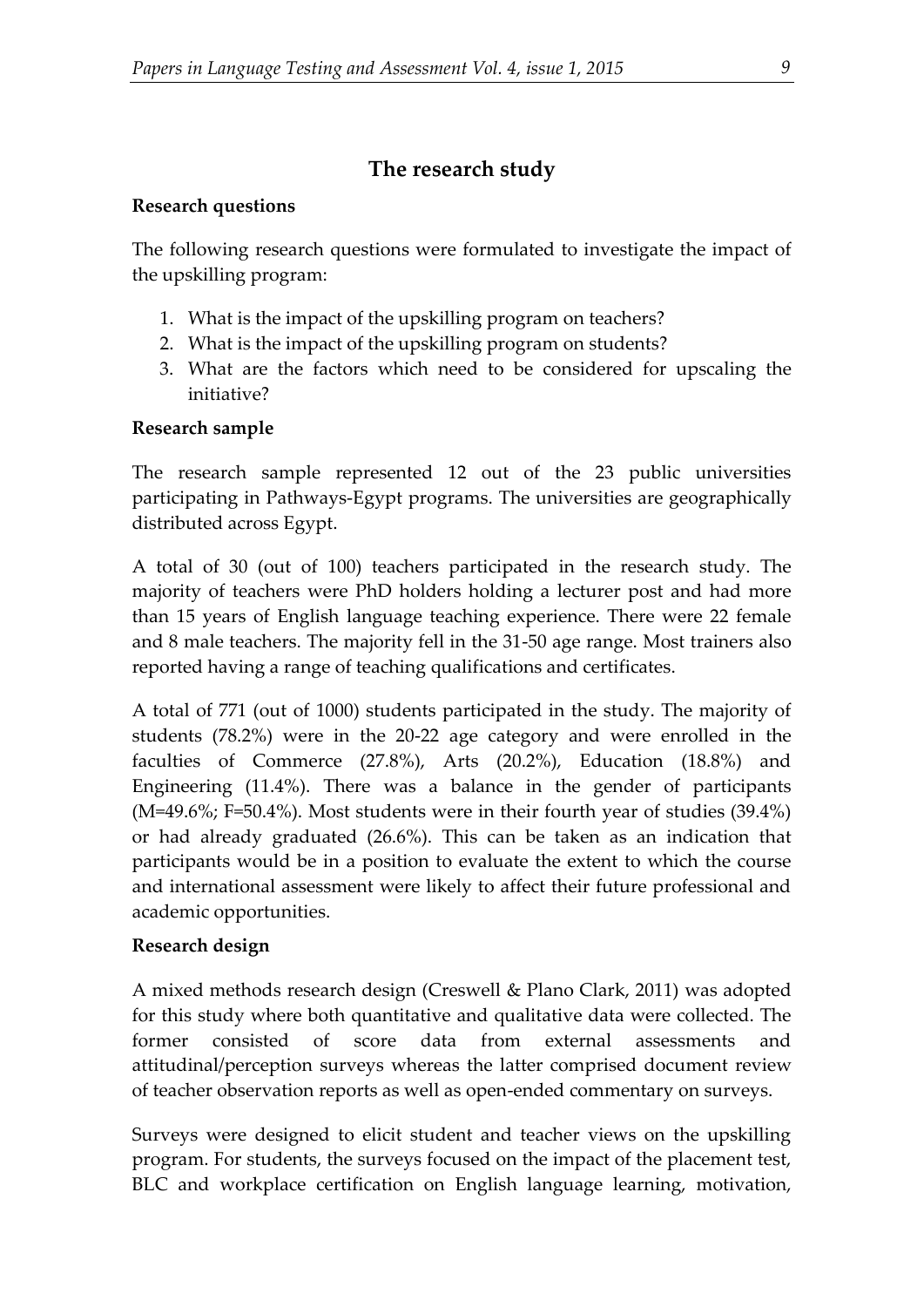confidence in using English, attitudes towards independent learning, and future professional opportunities (28 questions). The teacher surveys focused on the impact of the training course and *TKT* on changes in teaching practices, attitudes towards blended learning and professional development opportunities (21 questions). Teachers were also asked to evaluate the language learning progress of students as a further source of evidence for triangulation against score data and students' self-assessments of their own progress.

Survey items were adapted from the Cambridge English Language Assessment 'impact toolkit' and were further modified for the specific local context with input from teams in Egypt and the UK. For example, varying computer skills and issues with Internet access in remote areas/villages were highlighted as potentially problematic and were therefore included in questionnaire items. Expert judgement was used in making further amendments to the surveys prior to implementation. Close-ended questions/statements were positively worded on a five-point Likert scale. Open-ended questions and comment boxes were also included. The surveys were created with SurveyMonkey (online) and were in English. Reliability statistics suggested strong internal consistencies with Cronbach alpha values of 0.94 and 0.95 for student and teacher surveys respectively lending support to the use of the instruments in this study.

Using a 'convergent parallel design' (see Figure 1) each strand of data analysis was completed independently. However, in answering the study's overarching research questions, the findings from the two strands of analyses were merged. This approach allowed for portraying a rich picture while the triangulation of information derived from multiple data sources enhanced confidence in the findings (see Greene, Caracelli & Graham, 1989 for a discussion on reasons for mixing methods). Table 1 summarises the types and sources of data collected for investigating the impact of the initiative, corresponding to the study's three research questions.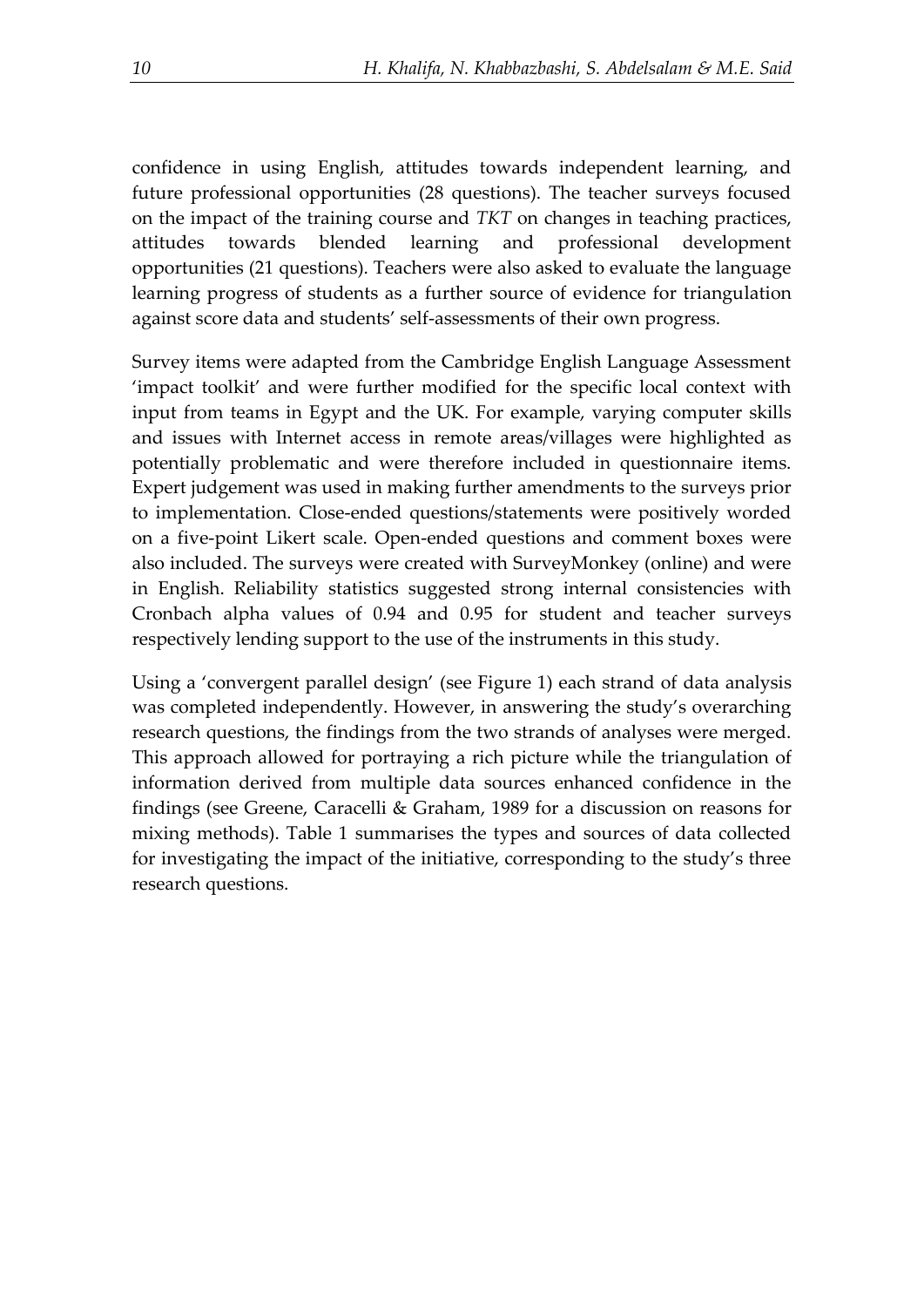

**Figure 1**. Convergent parallel design procedural diagram (Adapted from Creswell & Plano Clark, 2011, p. 118)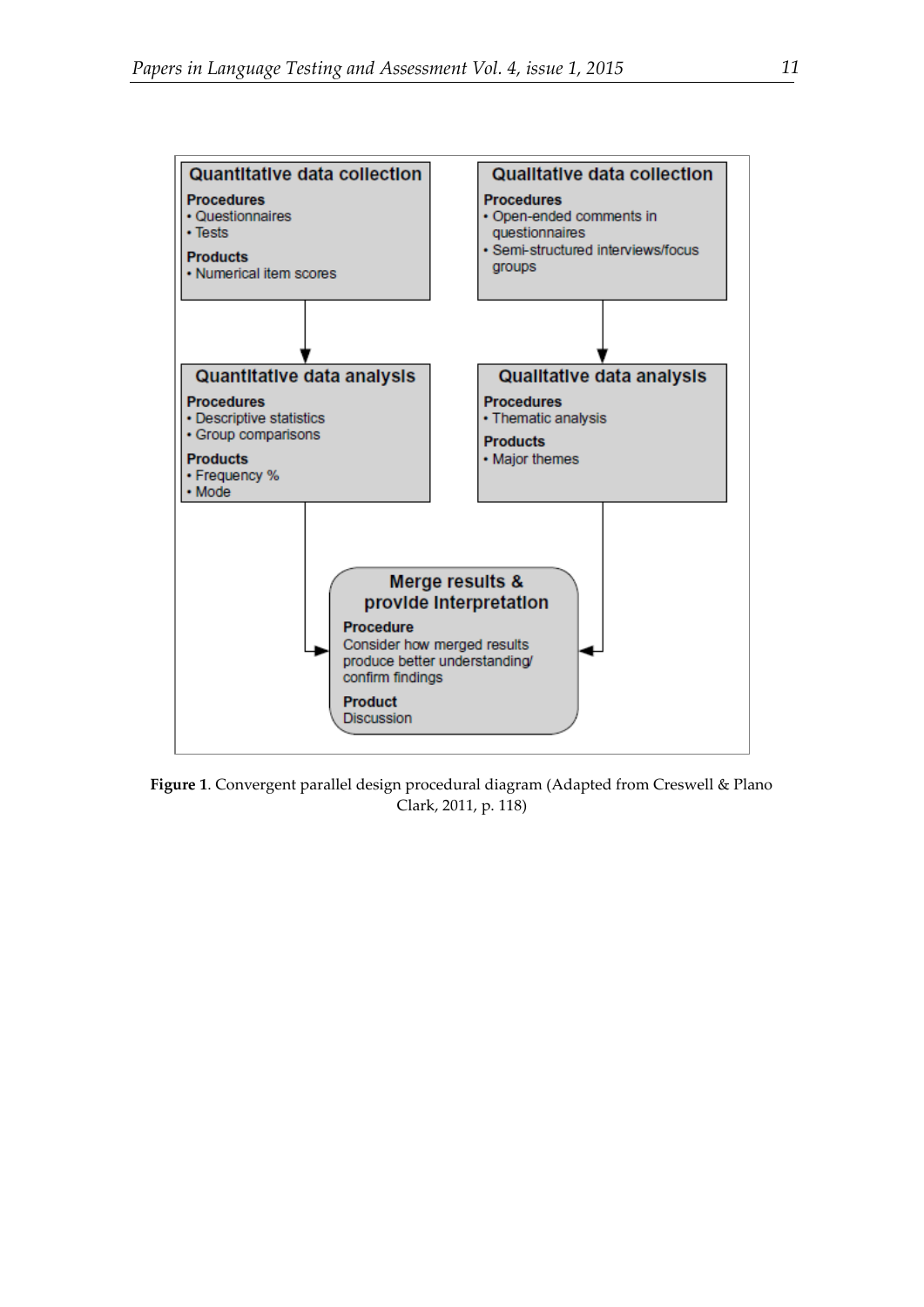| <b>Table 1.</b> Overview of Key httpcsugative politis and data type/sources                                                                                                       |                             |                                                                                                      |  |  |  |  |  |  |
|-----------------------------------------------------------------------------------------------------------------------------------------------------------------------------------|-----------------------------|------------------------------------------------------------------------------------------------------|--|--|--|--|--|--|
| Areas of focus                                                                                                                                                                    | Data type                   | Data source                                                                                          |  |  |  |  |  |  |
| Impact on teachers (e.g. in terms of<br>changes in teaching practices, teacher<br>evaluation, perspectives on blended<br>learning approaches)                                     | Ouantitative<br>Qualitative | Reports and observations by<br>1.<br>master trainers<br><i>TKT</i> test score data<br>2 <sub>1</sub> |  |  |  |  |  |  |
|                                                                                                                                                                                   |                             |                                                                                                      |  |  |  |  |  |  |
|                                                                                                                                                                                   |                             | Teacher surveys<br>3.                                                                                |  |  |  |  |  |  |
|                                                                                                                                                                                   |                             | Student evaluations of teachers<br>$4_{\cdot}$<br>(in student surveys)                               |  |  |  |  |  |  |
| Impact on students (e.g. in terms of<br>language progression, attitude towards<br>English language learning and<br>assessment, motivation, confidence and<br>autonomous learning) | Ouantitative<br>Qualitative | 1. Test score data (CEPT and<br>BULATS)                                                              |  |  |  |  |  |  |
|                                                                                                                                                                                   |                             | 2 <sup>1</sup><br>Teacher evaluations of student<br>progress (in teacher surveys)                    |  |  |  |  |  |  |
|                                                                                                                                                                                   |                             | 3.<br>Student surveys                                                                                |  |  |  |  |  |  |
| Factors for consideration when upscaling<br>the initiative                                                                                                                        | Ouantitative<br>Oualitative | All of the above sources                                                                             |  |  |  |  |  |  |

**Table 1**. Overview of key investigative points and data type/sources

## **Results and discussion**

Focusing on teachers, students and factors for consideration in upscaling the initiative, the following sections synthesise and discuss the results of quantitative and qualitative analyses of different sources of data corresponding to the three research questions outlined earlier in the paper.

#### **Focus on teachers**

The impact of the upskilling program on enhancing teachers' pedagogic knowledge, the application of that knowledge in practice and increasing professional development opportunities was investigated using four sources of data: teachers' score data on *TKT*, classroom observation data by the master trainers, survey data from students' evaluation of their teachers as well as teachers' self-evaluations. Findings as related to the two main strands of enquiry are summarised below:

*Impact on pedagogic knowledge and application* 

The distribution of *TKT* score data is summarised in Figure 2. 90% of teacher trainees achieved either a Band 3 or 4 across modules with stronger performances in Module 2 (lesson planning) where 32% achieved a Band 4 while weaker performances were observed for Module 3 (classroom management) with 10% of candidates receiving a Band 2 and performance on Module 1 (background to language learning and teaching) falling in between.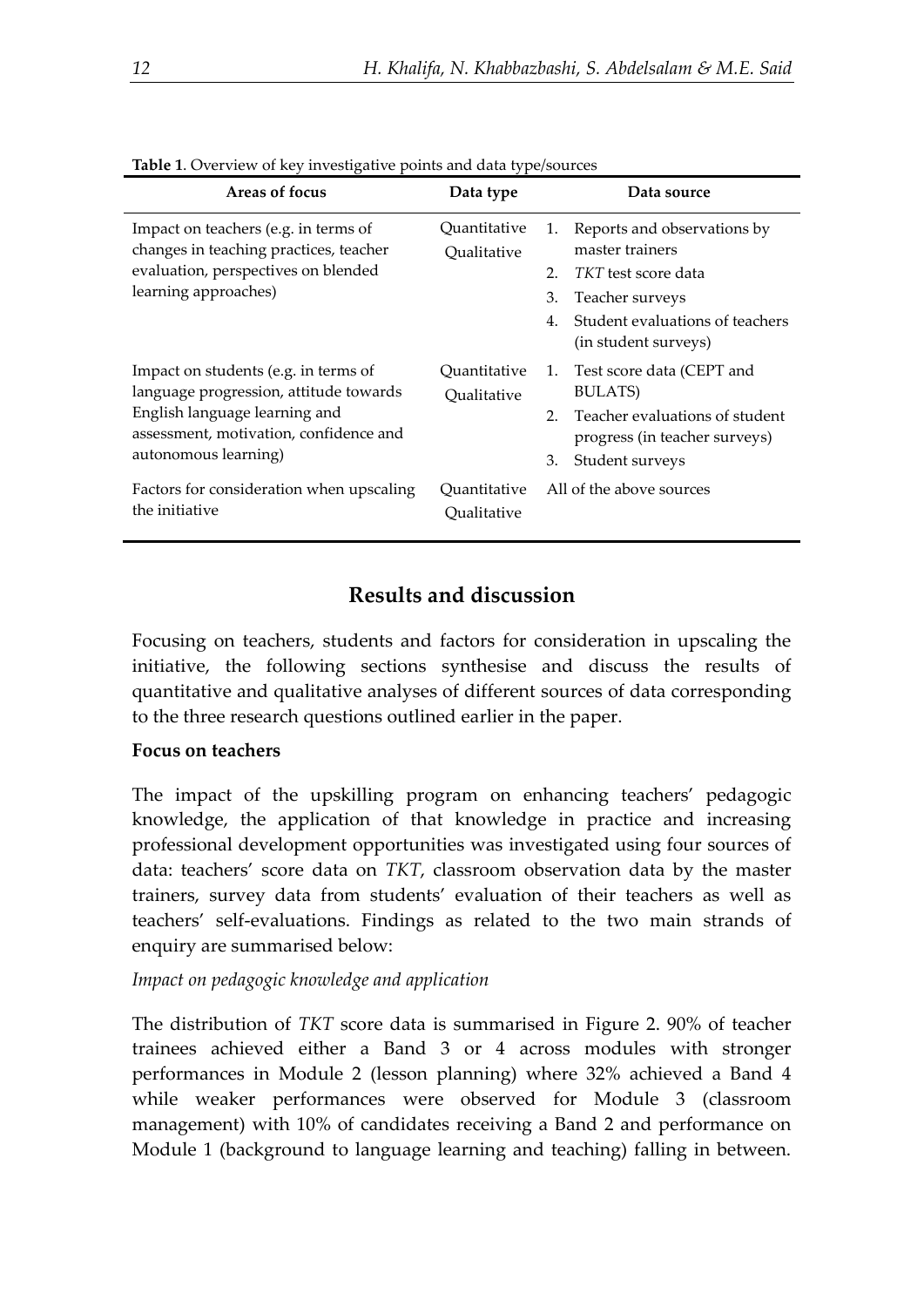These are positive results and can be taken as evidence of teachers' pedagogic knowledge.



**Figure 2**. *TKT* Results (N=100) Module 1= Language systems and background to language learning and teaching Module 2= Lesson planning and use of resources Module 3= Managing the teaching and learning process

The British Council Master Trainers conducted teacher observations to evaluate the extent to which the knowledge gained via the training course and preparation for *TKT* has been implemented in the classrooms (see the teacher upskilling section for details of observation elements).

Findings from classroom observations showed varying strengths in the teachers and feedback on performance was highly positive. Generally speaking, it appeared that teachers were successfully implementing their TOT training in the classroom. An illustrative example of an observation by one of the master trainers is reproduced below:

Teacher 12 showed a marked improvement. He moved around the class interacting with the students and monitoring very effectively. He put the students into small groups, kept to the time allotted to the task, and the students were obviously engrossed in the task. He used peer correction, which was appropriate and maximised student talking time. He still needs to work on cutting down his teacher talking time and backing up information visually.

While feedback reports were written for individual teachers, the examination of reports highlighted possible areas for improvement, e.g., decreasing teacher talking time, increasing paired interactions, varying the pace of the class and including more engaging materials.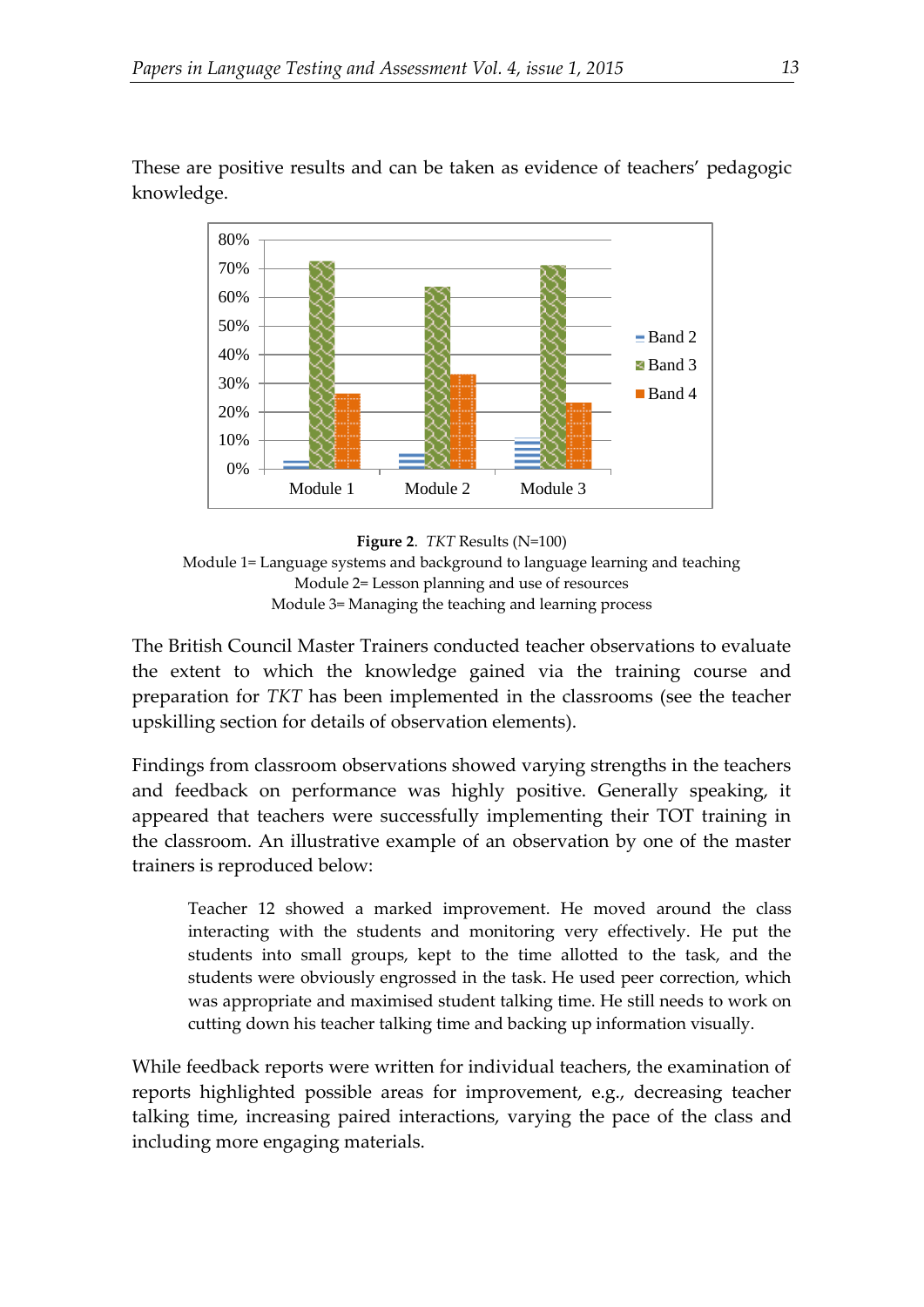Students' evaluations of their teachers according to the survey responses also suggested a highly positive attitude with approximately 95% of the respondents agreeing with the following statements: 'the teachers on the course were wellqualified' and 'I liked the teachers on the course'. Figure 3 sheds light on other statements students made.



**Figure 3**. Student perception of teachers' competencies (N=750)

In the surveys, teachers were asked to rate the program on a five-point Likert scale from  $0 = no$  opinion to  $4 =$  strongly agree. They were also asked to comment on the impact of the upskilling program on their beliefs and practices as well as professional development opportunities. In terms of pedagogic knowledge, teachers reported the following as the most salient impact of program: (a) awareness of new teaching techniques and strategies; (b) a better understanding of 21st century skills approach to language teaching; (c) increased interaction in the classroom; (d) promotion of active learning; (e) awareness of student learning styles and ways of catering for them; (f) placing greater emphasis on the development of learner autonomy; and (g) development of greater self-awareness of positive and negative aspects of teaching.

An illustrative open comment is presented below:

[the upskilling program] made me appreciate the use of active learning techniques & helped me revise the roles I can play in the class; I used to overlook some of these roles; made me rethink of ways to empower learners. [Teacher from Beni-Suef University]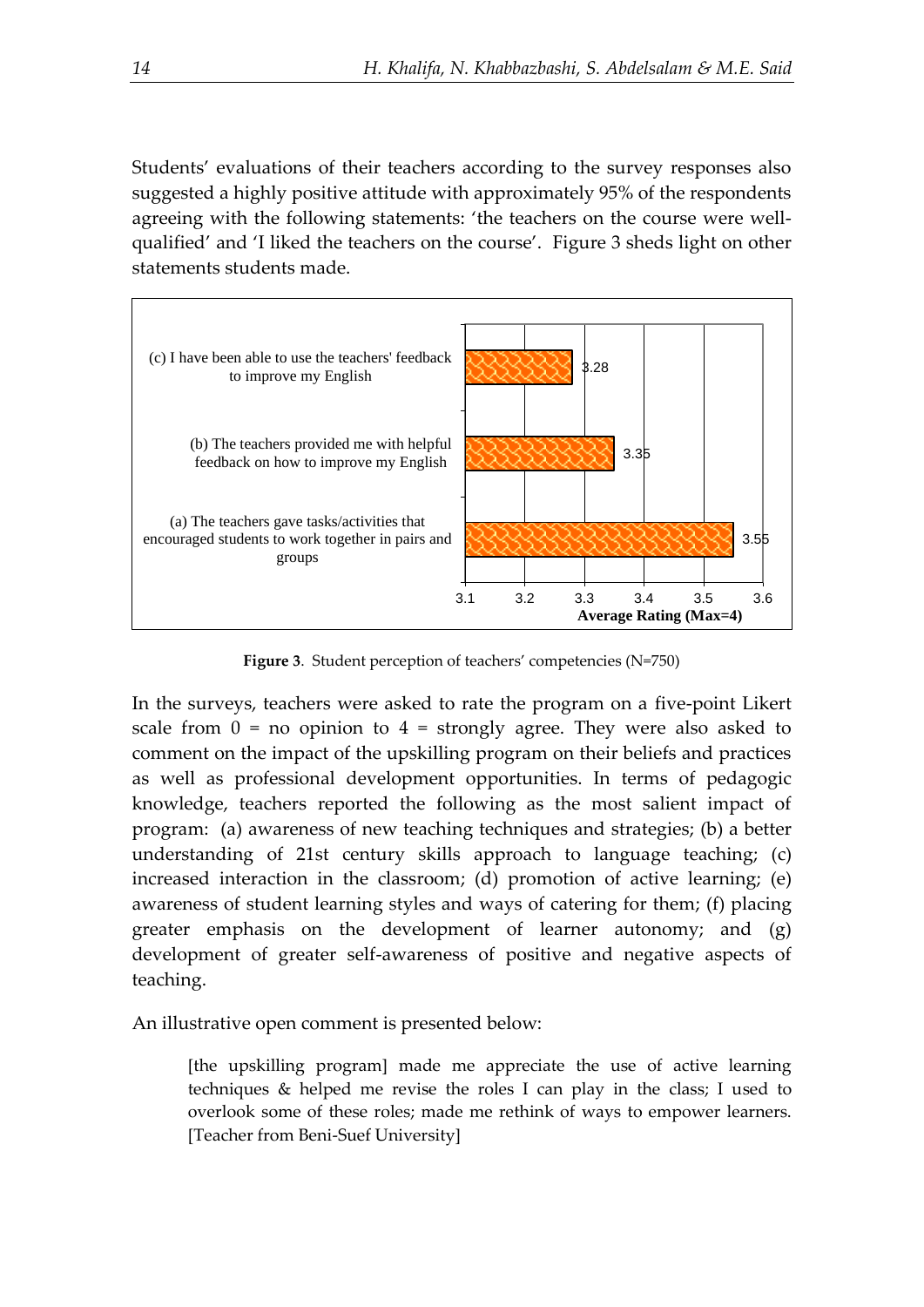Another emerging theme was an awareness of and a positive attitude towards blended learning approaches to language teaching as seen in the following open comments and the average ratings from teacher surveys in Table 2.

The blended learning component was totally new for me and I benefitted a great deal from it. I felt the course brought me up to date with modern methods of teaching and the possibilities of independent and guided distance learning. [Teacher from Tanta University]

I became more oriented towards blended learning and using the internet in teaching. [Teacher from Cairo University]

**Table 2**. Teacher perspectives on the impact of the upskilling program (N=30) Statements Strongly Agree=4; Agree=3; Disagree=2; Strongly Disagree=1; No Opinion=0 Rating Average (Max=4) (a) The upskilling program has made me more enthusiastic about teaching (a) The upskinning program has made the more entities assite about teaching<br>blended language courses (b) The upskilling program has a positive effect on my attitude to blended learning courses 3.35 (c) The upskilling program has made me more enthusiastic about taking online language courses 3.32

Figure 4 also demonstrates that teachers believe the TOT course to have had the strongest influence on their teaching skills and methods, lesson planning and materials development with relatively smaller influence on beliefs about teaching and testing-related matters.



**Figure 4**. Teacher perspectives on the impact of the TOT (N=28)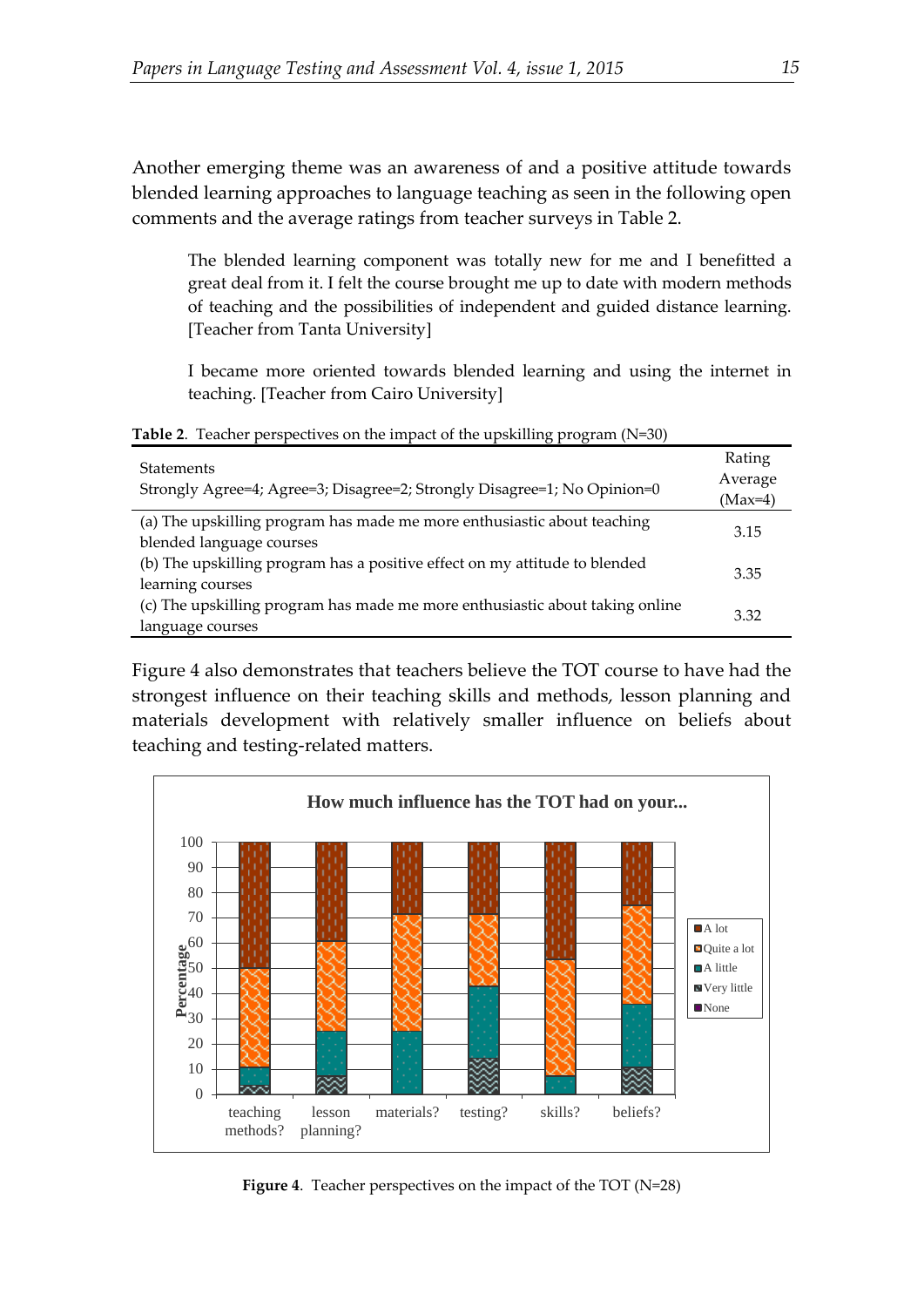## *Impact on professional development*

The teacher surveys also included four statements aimed at evaluating the impact of the upskilling program on teachers' professional development. Findings were once again positive, with the majority of respondents reporting feeling more confident in presenting at TEFL seminars and conferences. They also believed that the upskilling program had opened new professional opportunities for them. The following open comments further confirm the quantitative findings:

Last but not least, I came to know a number of people in the field and I have since benefited professionally from a number of joint activities with them, as for example joint papers delivered at conferences, joint supervision of the theses of post-graduate students, and serving with them on theses examination committees. I have thus found attending the upskilling program most enriching on both the professional and personal levels.

Taking the upskilling program, I discovered that I have the potentialities of a good trainer; and that has encouraged me to consider training as a parallel career for me here in Egypt. I took other TOT courses and I have become a certified trainer in my University.

The majority of respondents (N=22) believed that as a result of the upskilling program they would have more professional opportunities in Egypt and also in other countries. One possible explanation for why the agreement rate is not higher is that most of the teachers involved in this study were lecturers or assistant lecturers at universities and as such, it was unlikely for *TKT* certification to have an impact on their employment opportunities. In order to enhance the professional development opportunities provided by *TKT* certification, it is therefore recommended for the initiative to select teachers who display the expertise necessary for delivering the blended course but who can also benefit the most from the career opportunities that *TKT* certification can offer (e.g. early career teachers, language instructors).

To sum up, the quantitative results of the teacher surveys and the qualitative analyses of open comments demonstrate a very positive impact of the training course/*TKT* certification component of the upskilling program on teachers in introducing new teaching techniques and strategies, increased familiarisation with blended courses and ways of promoting learner autonomy, increased awareness of different student learning styles and providing opportunities for professional development.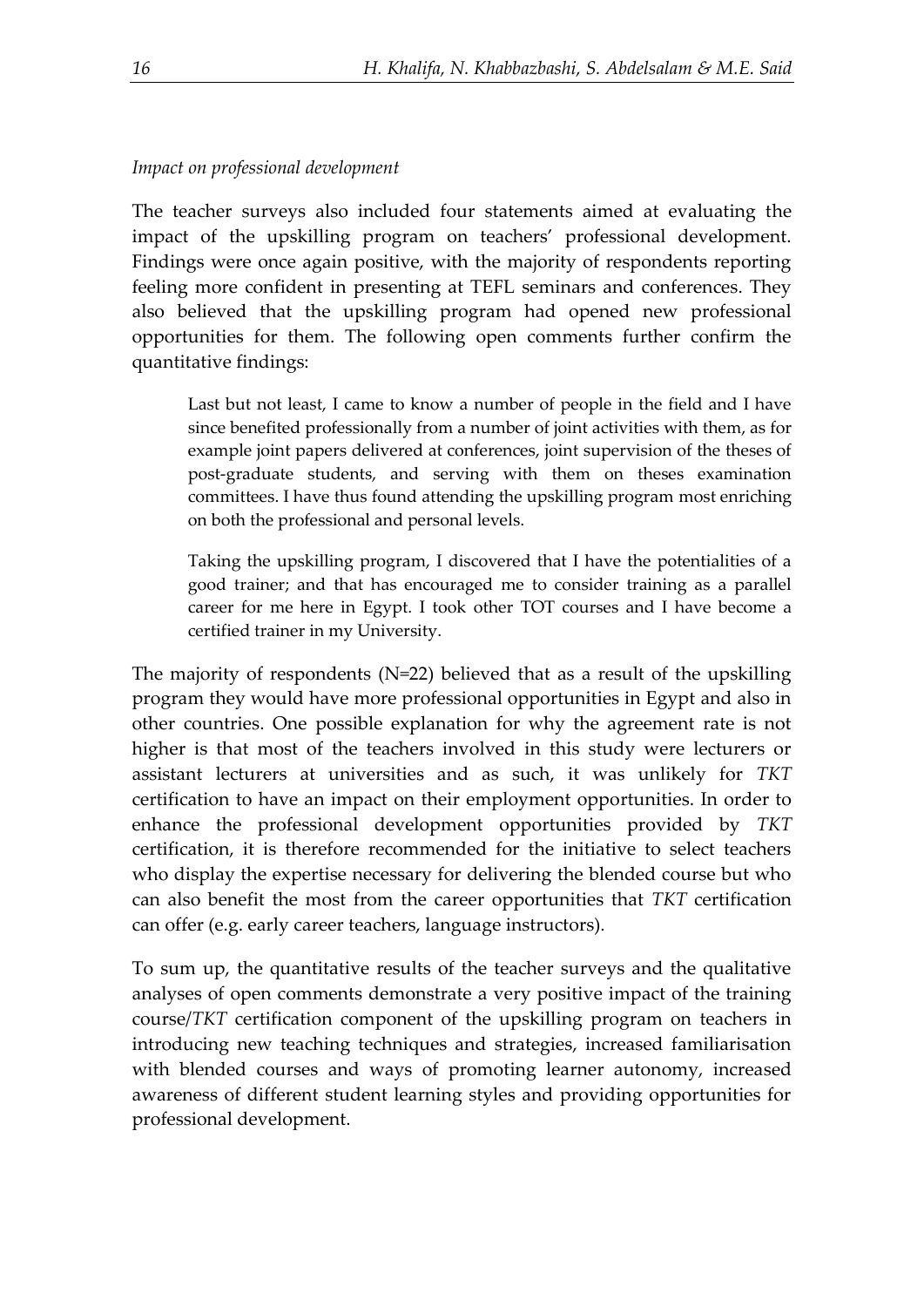## **Focus on students**

Amongst the main objectives of the upskilling program was to enhance the workplace language skills of undergraduate students and to increase their professional opportunities in the future. Additionally, it aimed to increase student motivation and confidence to use English while instilling a positive attitude towards learning. Another key intended impact was to develop responsible and autonomous learners with  $21<sup>st</sup>$  century digital skills and hence the introduction of a novel blended approach to learning English with its emphasis on self-study in the online component of the course. In evaluating the impact of the upskilling program on the above, three sources of data were considered: score data, teacher surveys and student surveys.

The three sources of data used to examine learner progression were test score data from the end-of-course assessment (BULATS), students' self-evaluations of their progress and teachers' perspectives on student improvement.

The distribution of band scores for candidates on the four skills on BULATS Online are summarised in Figure 5. The mode of each skill is B1 which is in line with the Pathways-Egypt target exit level. However, a larger proportion of candidates are at A2 level in the skills of reading and listening compared to speaking and writing suggesting stronger performances in the performance skills compared to the receptive skills. Candidates' writing performances appear to be stronger than their speaking at the higher levels. This data provides a snapshot of candidates at the end of the course.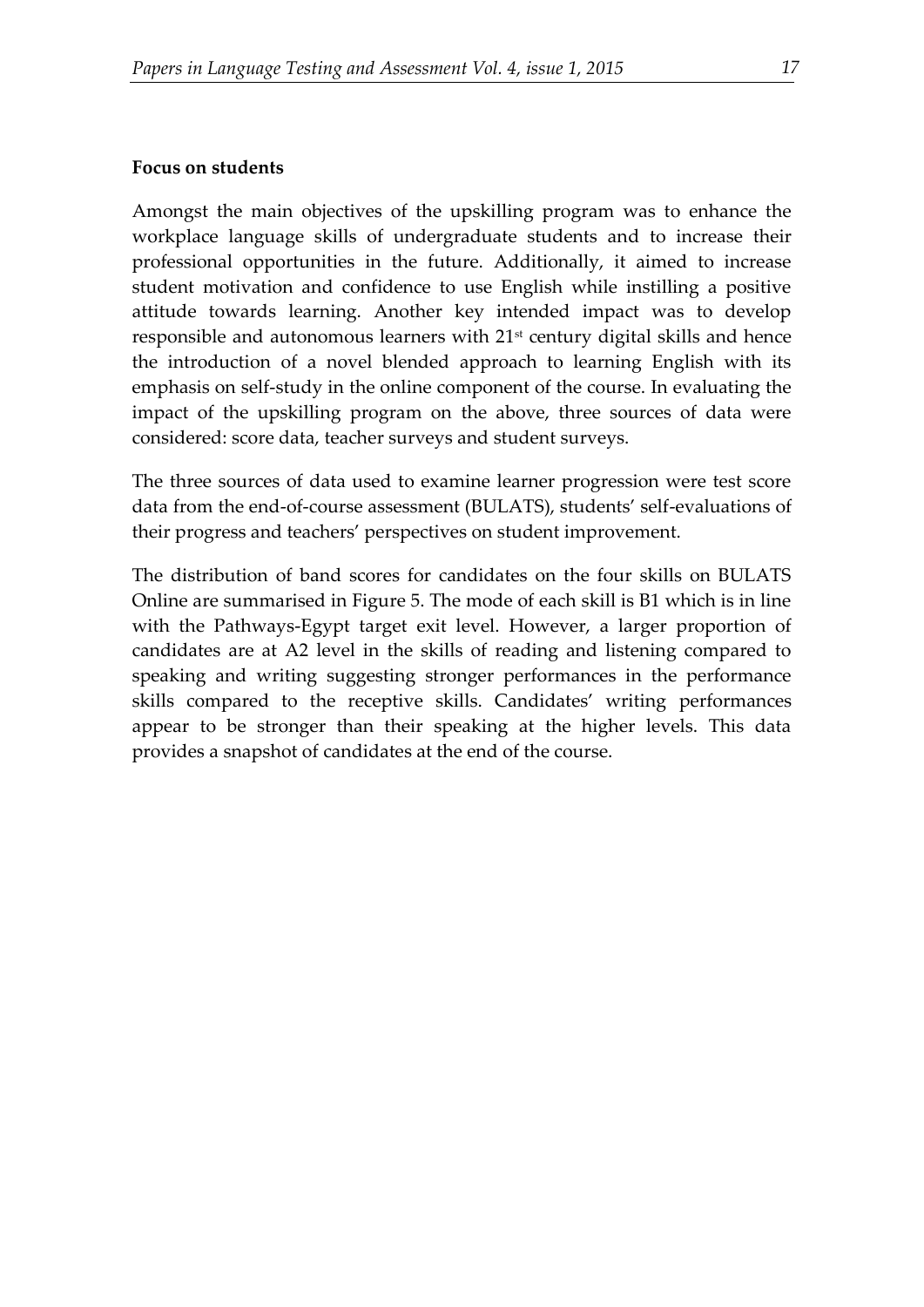

**Figure 5**. Band score distributions of BULATS candidates across language skills (N=1000)

The perceived impact of the upskilling program on different language skills and abilities was elicited by asking students to evaluate on a five-point Likert scale (A lot  $(=4)$  to No change  $(=0)$ ); the extent to which the blended course had helped them improve their four language skills (reading, listening, writing and speaking) and knowledge of vocabulary and grammar. Average ratings for each skills/language area are summarised in Figure 6.

Findings show that students believed the blended course to have had the strongest influence on their listening, reading and writing skills with average ratings above 3.0 (Max=4). Amongst the four skills, speaking is observed to have the lowest average of 2.97. Students believed their business vocabulary to have improved a lot with average rating of 3.23 while general vocabulary had a lower average rating of 2.91. The lowest average rating was assigned to grammatical knowledge (Average=2.39). This is as expected, given that the blended course is communicatively-oriented with no explicit grammarinstruction component. Instead, grammar is taught in context and in integration with all four skills.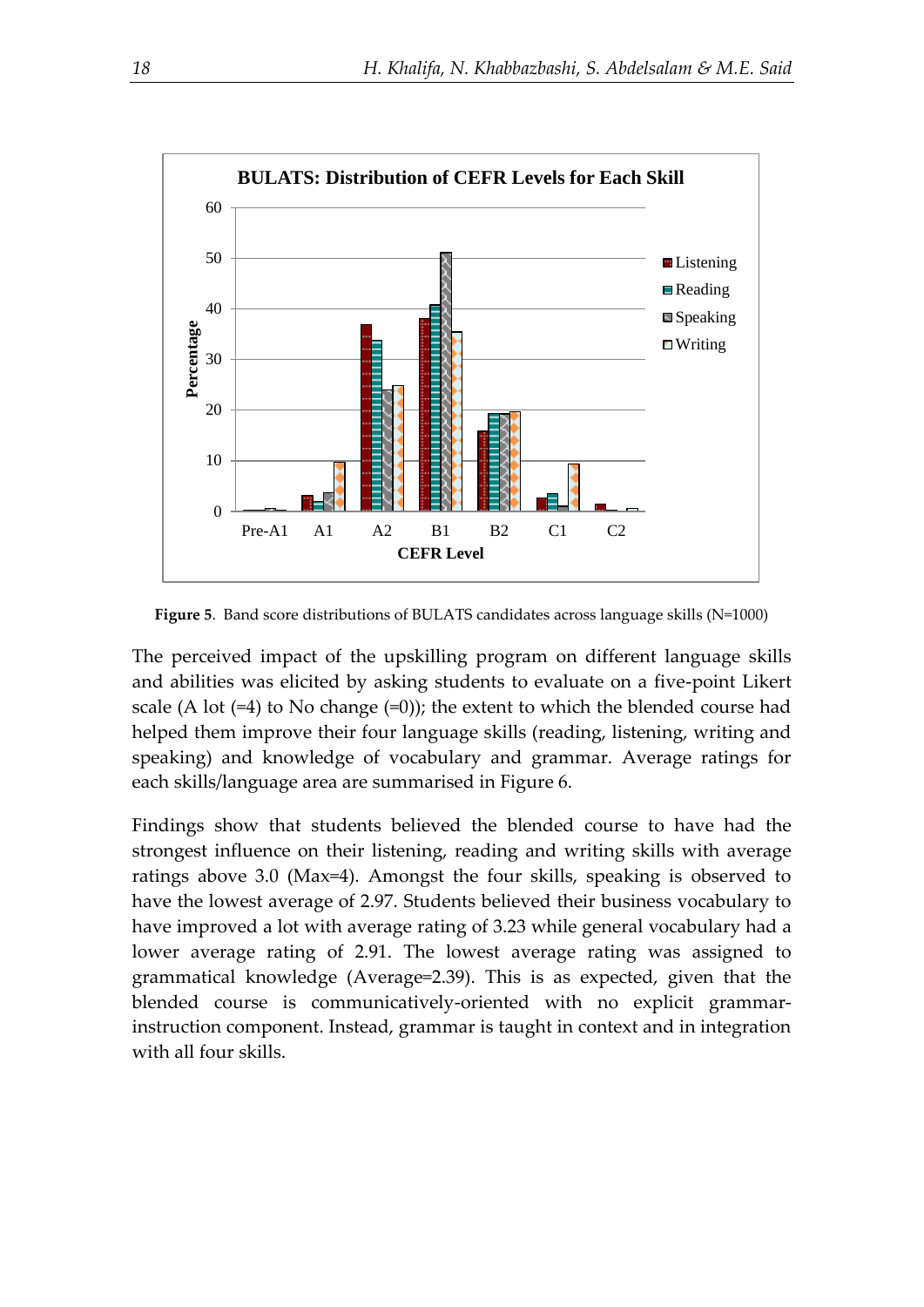

**Figure 6**. Students' perspective on language progression

Teachers were also asked to indicate the extent to which they believed students' skills and abilities had improved following the course. Amongst the four skills, reading and writing were perceived to display the most improvement with speaking displaying the least improvement which is in line with student perceptions.

Knowledge of business vocabulary was also perceived to have improved quite a lot (Average=3.35) with knowledge of grammar receiving the lowest rating (Average=2.35) which is once again, similar to the student results and reflects the communicatively-oriented nature of the course (see Figure 7).

When brought together, findings generally suggest a positive impact of the course on improvements in students' English language skills and abilities as observed in three forms of assessments: score data from standardised tests of English, student self-assessments and teacher assessments.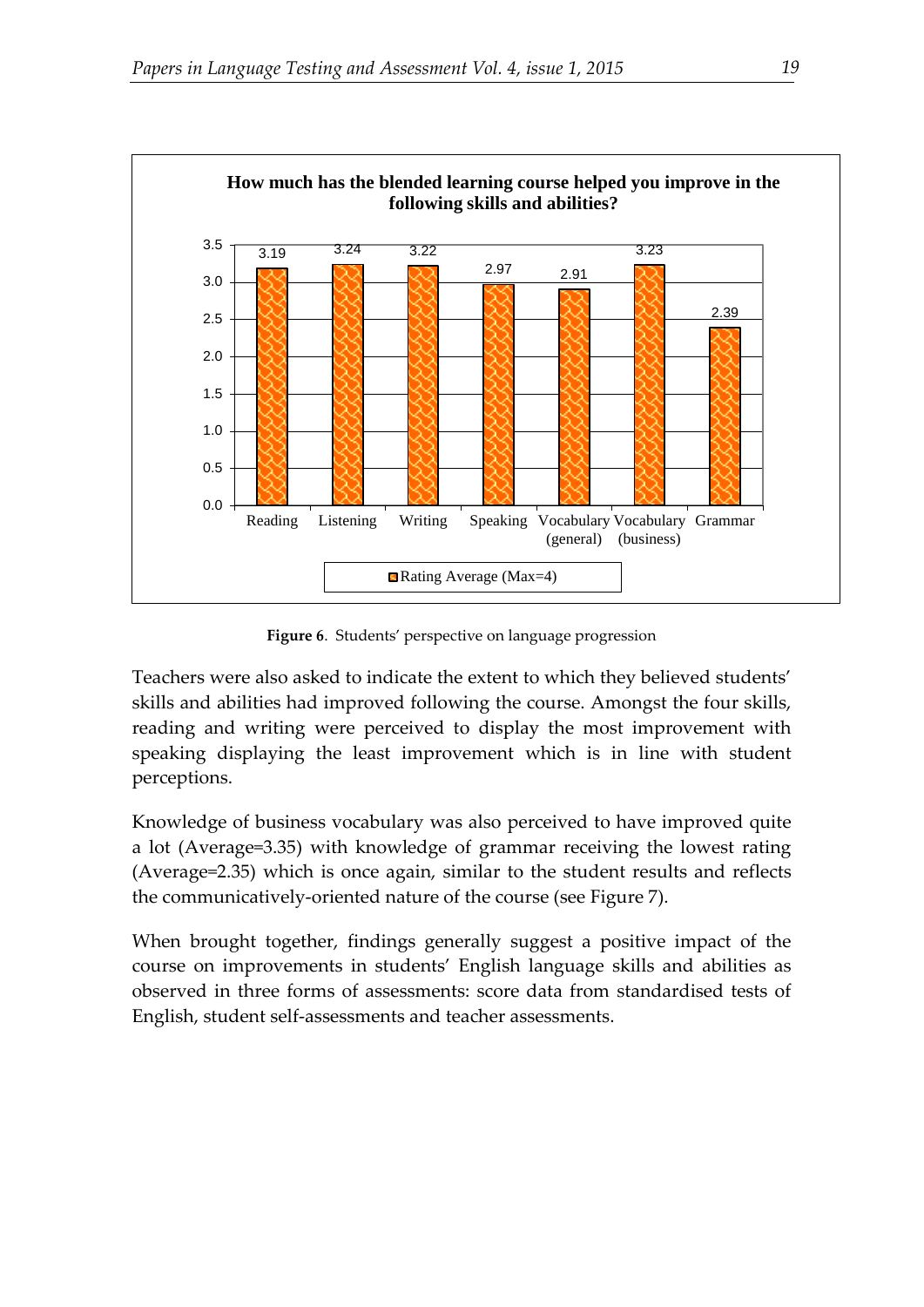

**Figure 7**. Teachers' perspective on learner language progression

The two sources of data that were drawn on for evaluating the impact of the upskilling program on learner autonomy were student and teacher surveys:

The student surveys contained specific statements regarding the influence of the online component of the course on developing learner autonomy with very positive results. The majority of respondents (between 85% and 90%) agreed or strongly agreed that the online course (a) 'has helped them become more independent learners', (b) 'has had a positive impact on approaches to English language learning and the learning of other university subjects', (c) 'has helped them identify their strengths and weaknesses in English', (d) 'has raised awareness of how to improve English without a teacher', and finally (e) 'has helped in self-assessment and in monitoring learning progress'. Average ratings for the statements hovered around 3.25 (Max= 4).

The teacher surveys supported the above findings. The following open comment by one of the teachers captures the strengths of the blended approach:

Generally speaking the course allows trainees to absorb training on their own time, as it is self-paced learning, and it also emphasises the importance of practice, leaving valuable classroom time for more skill-building activities.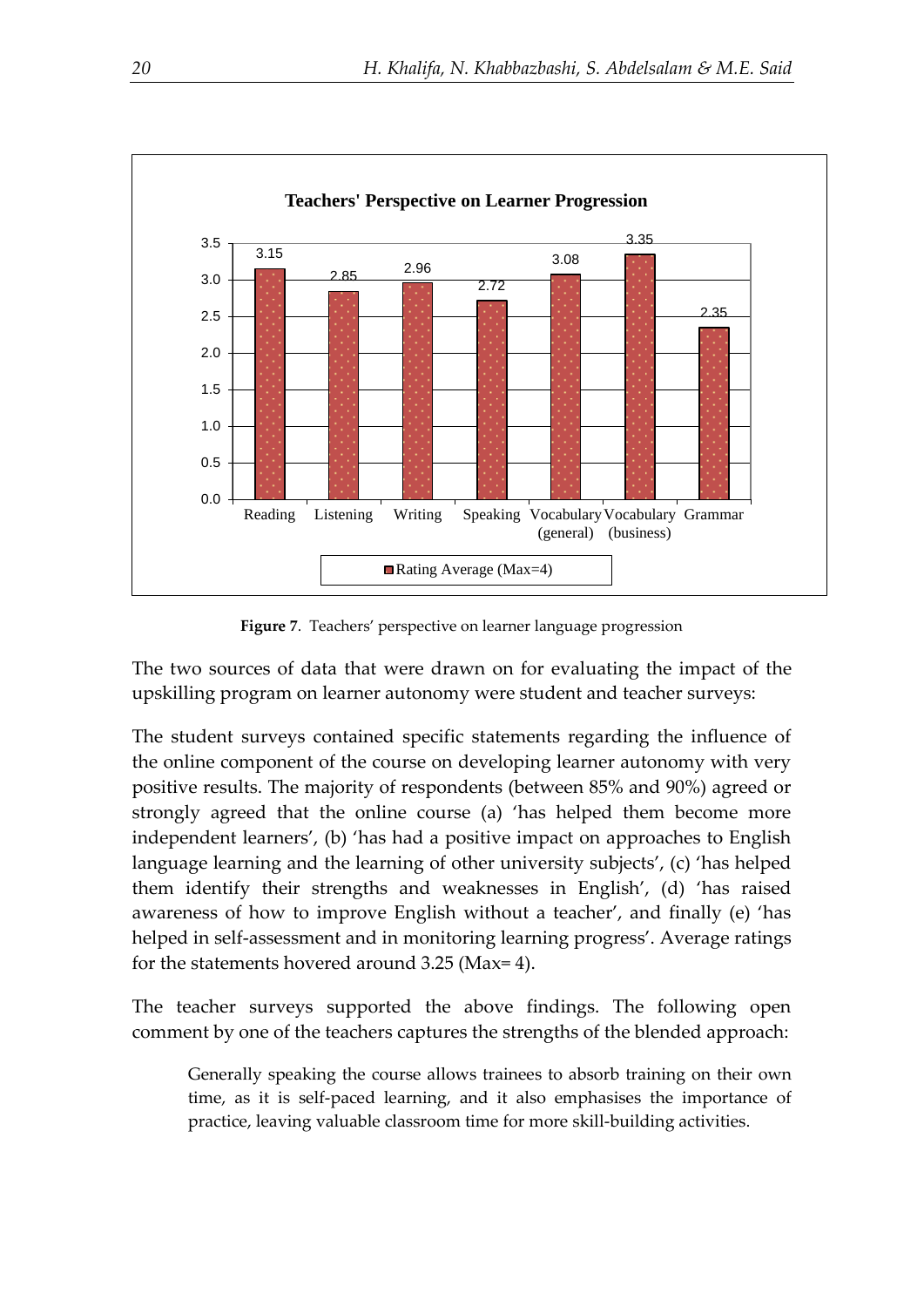It should be noted, however, that not all students found it easy to take responsibility of their learning as illustrated in the following comments:

It's easier for me to learn when the teacher tells me what I have to do.

I found it difficult to manage my learning on my own.

One of the teachers pointed out that motivation can play an important role in the extent to which students make use of the online opportunities available to them with some students becoming 'more active in their learning and gaining technological empowerment that expands beyond the required course' but some others not taking the online course seriously, as they were not used to such an independent type of learning.

Another emergent theme from the student surveys is the issue of internet access and technical support for all course participants. Results suggested that in spite of all the efforts placed on facilitating digital learning, technical issues with the online delivery was one of the most problematic aspects of the program. Moreover, some course participants commented on not having had internet access once the face-to-face component of the course had finished which did not allow them to follow the online module and consequently led to higher dropout rates or lack of motivation.

These are findings which have important implications for not only this upskilling program but for similar ones which are delivered online. To summarise, while the online course can help learners become more independent and to take responsibility for their learning, it is crucially important to provide support in time management and autonomous learning, to cater for differences in student learning styles, to ensure fairness and access for all by providing necessary infrastructure and technical support for the online component of the course and, finally, to play on the strengths of face-toface and online approaches and to minimise any weaknesses.

The two sources of data that were drawn on for evaluating the impact of the upskilling program on learner autonomy were student and teacher surveys.

The student survey aimed to establish an explicit link between the upskilling program and students' perceptions of the course impact on their English language learning and test taking experiences by including statements which started with 'as a result of the upskilling program…' (Figure 8). A quick glance at the bar chart and the high percentage of agreements suggest a very positive impact of the upskilling program on students in increasing learner confidence and motivation to use English, increased familiarity with workplace English,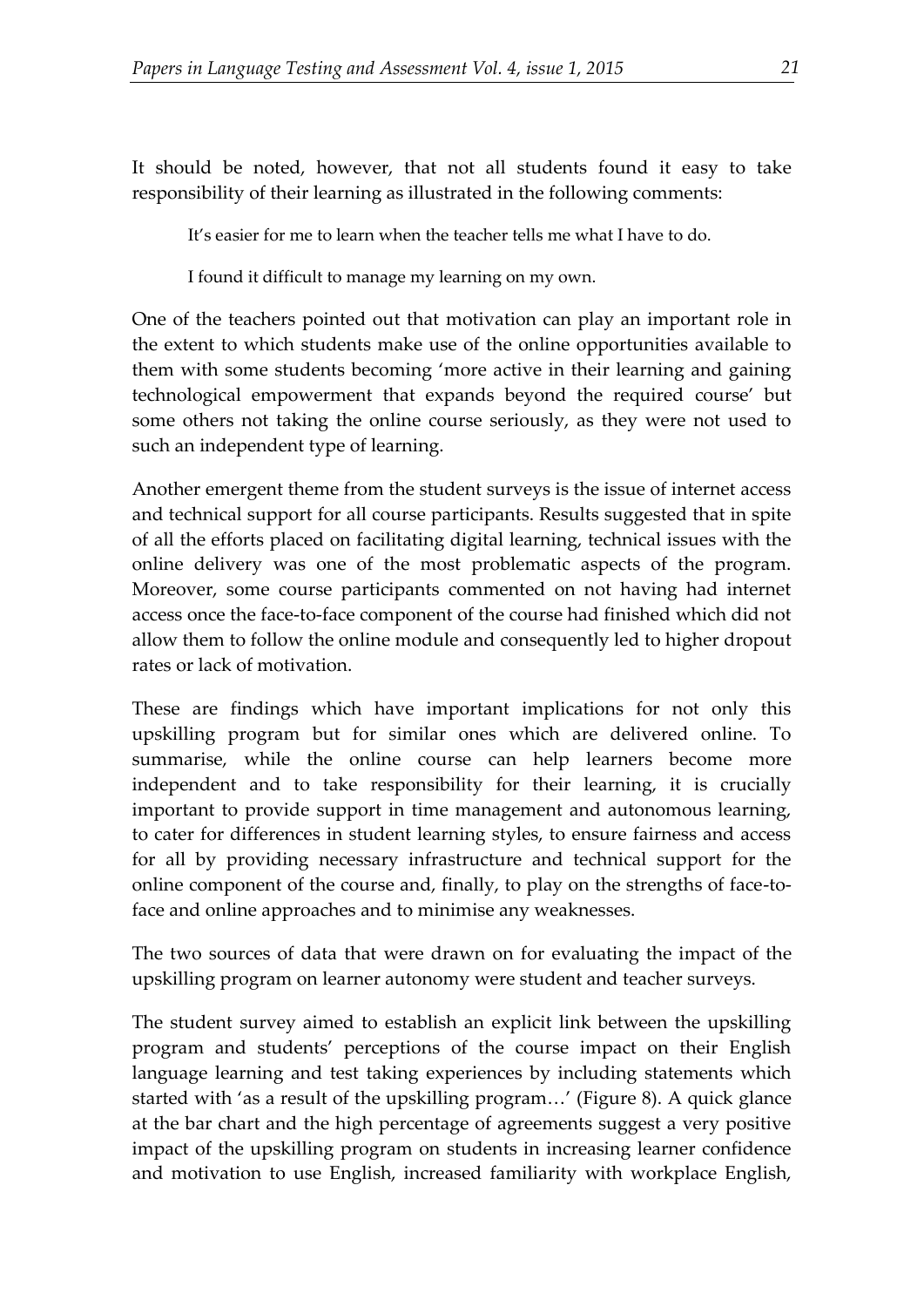increased familiarity with the notion of self-study and increased preparedness for the BULATS test.

Students' views of the assessment elements of the program, i.e. the placement test and end of course assessment were also elicited. Results suggested that the majority of students (83%) were worried about taking the placement test. Possible reasons for this finding is that on the one hand, this was the first time many of these students took an online test and on the other hand, the placement test was used as a selection criterion for placing students into the course and as such could have been considered high stakes. A positive impact of the CEPT was observed in the high agreement rates (86.8%) for the statement 'the CEPT accurately placed me in the course' suggesting that the students found the course to be at the right level for them which substantiates the decision made by Pathways-Egypt to include a screening test for student selection. This view was also corroborated in the teacher survey, the majority of whom (73%) believed that the CEPT results correctly placed students onto the upskilling program.



**Figure 8**. Student perspectives on the impact of the upskilling program

The student surveys also sought views on the BULATS test (see Table 3 for a list of statements and corresponding results, in percentages). Findings show that the majority of respondents (a) were 'worried about taking the test' (88%) and (e) 'found the test difficult' (72.4%). This is to be expected, as on the one hand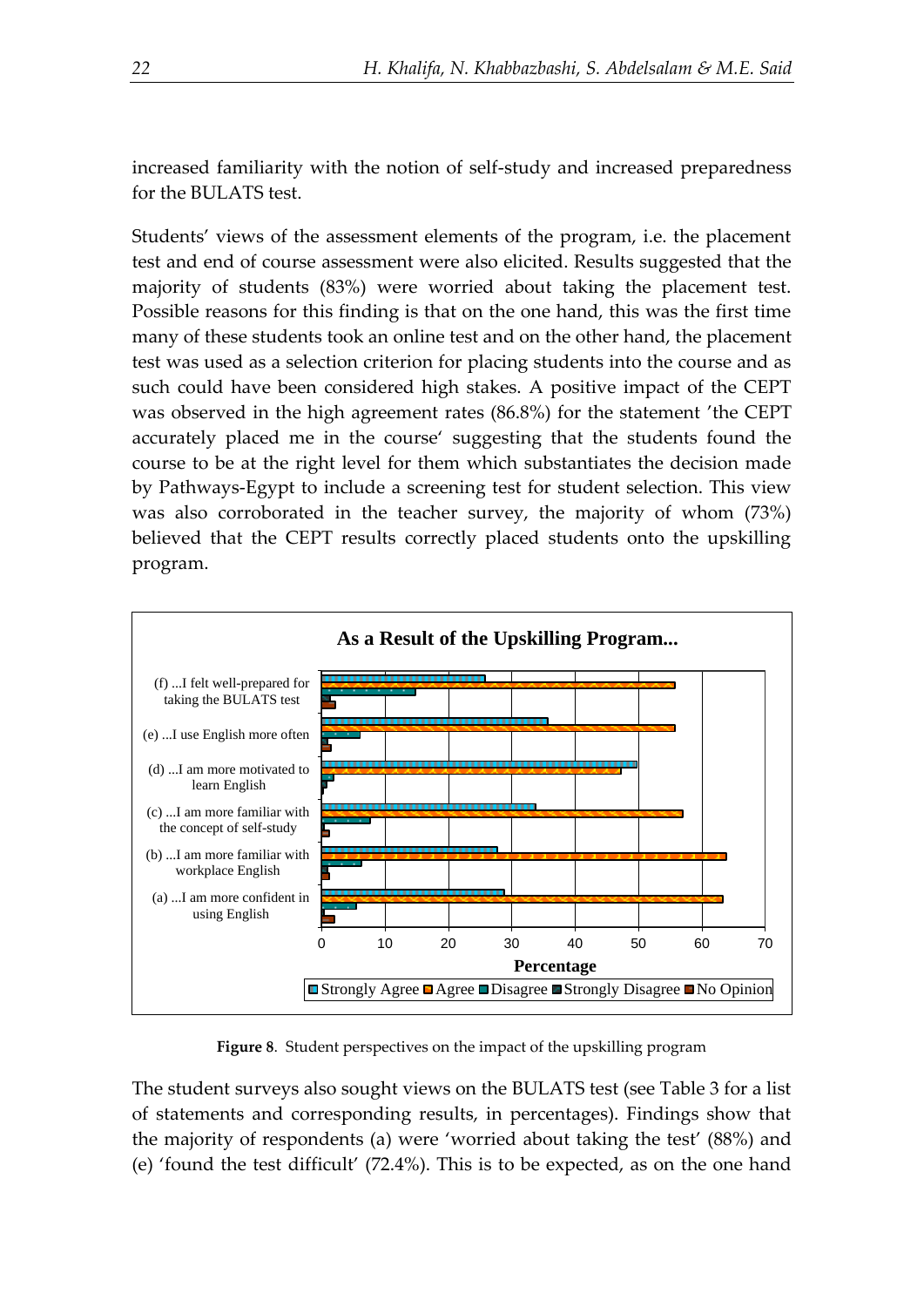the certified BULATS test is high stakes and on the other, the test is computer adaptive, assigning items which approximate test takers' abilities. Nevertheless, there was a strong agreement rate for the following statements (j) 'I think the test is an accurate measure of my English language level' (82.3%) and (g) 'I think that in my daily life I may be expected to perform tasks similar to those on the test' (86.4%). A positive attitude towards the test is also evidenced in the results of statement (l) 'I would recommend this test to other students' with which 92.5% of the respondents agreed.

Evidence of the positive impact of assessment on learning comes from the results of statement (k) 'taking the BULATS test motivated me to study harder during the blended learning course' with a 94.4% agreement rate.

| Statements                                                                                              | Strongly<br>Agree % | Agree % | Disagree<br>$\%$ | Strongly<br>Disagree<br>$\%$ | No<br>Opinion<br>$\%$ |
|---------------------------------------------------------------------------------------------------------|---------------------|---------|------------------|------------------------------|-----------------------|
| (a) I was worried about taking the<br>test                                                              | 42.5                | 45.5    | 9.1              | 2.0                          | 1.0                   |
| (b) I found the pre-test online<br>practice (tutorial) helpful                                          | 39.6                | 55.1    | 3.8              | 0.7                          | 0.7                   |
| (c) I felt comfortable using the<br>computer for taking the BULATS<br>test                              | 35.5                | 52.0    | 11.3             | 1.0                          | 0.3                   |
| (d) There were technical issues when<br>completing the test                                             | 26.8                | 47.7    | 19.9             | 3.7                          | 1.8                   |
| (e) Overall, I found the test difficult                                                                 | 20.8                | 51.6    | 22.8             | 1.4                          | 3.3                   |
| (f) I performed to the best of my<br>ability in the test                                                | 29.2                | 54.0    | 12.7             | 2.6                          | 1.6                   |
| (g) I think that in my daily life I may<br>be expected to perform tasks similar<br>to those on the test | 31.0                | 55.4    | 11.0             | 0.6                          | 2.0                   |
| (h) The topics in the test were<br>interesting                                                          | 28.5                | 52.8    | 15.3             | 2.1                          | 1.3                   |
| (i) I had enough time to show my<br>language abilities                                                  | 25.1                | 44.1    | 24.2             | 5.3                          | 1.3                   |
| (j) I think the test is an accurate<br>measure of my English language<br>level                          | 23.7                | 58.6    | 14.5             | 1.9                          | 1.3                   |
| (k) Taking the BULATS test<br>motivated me to study harder<br>during the blended learning course        | 39.4                | 55.0    | 3.2              | 0.9                          | 1.6                   |
| (l) I would recommend this test to<br>other students                                                    | 40.6                | 51.9    | 5.6              | 0.9                          | 1.0                   |

**Table 3.** Student perceptions of the BULATS test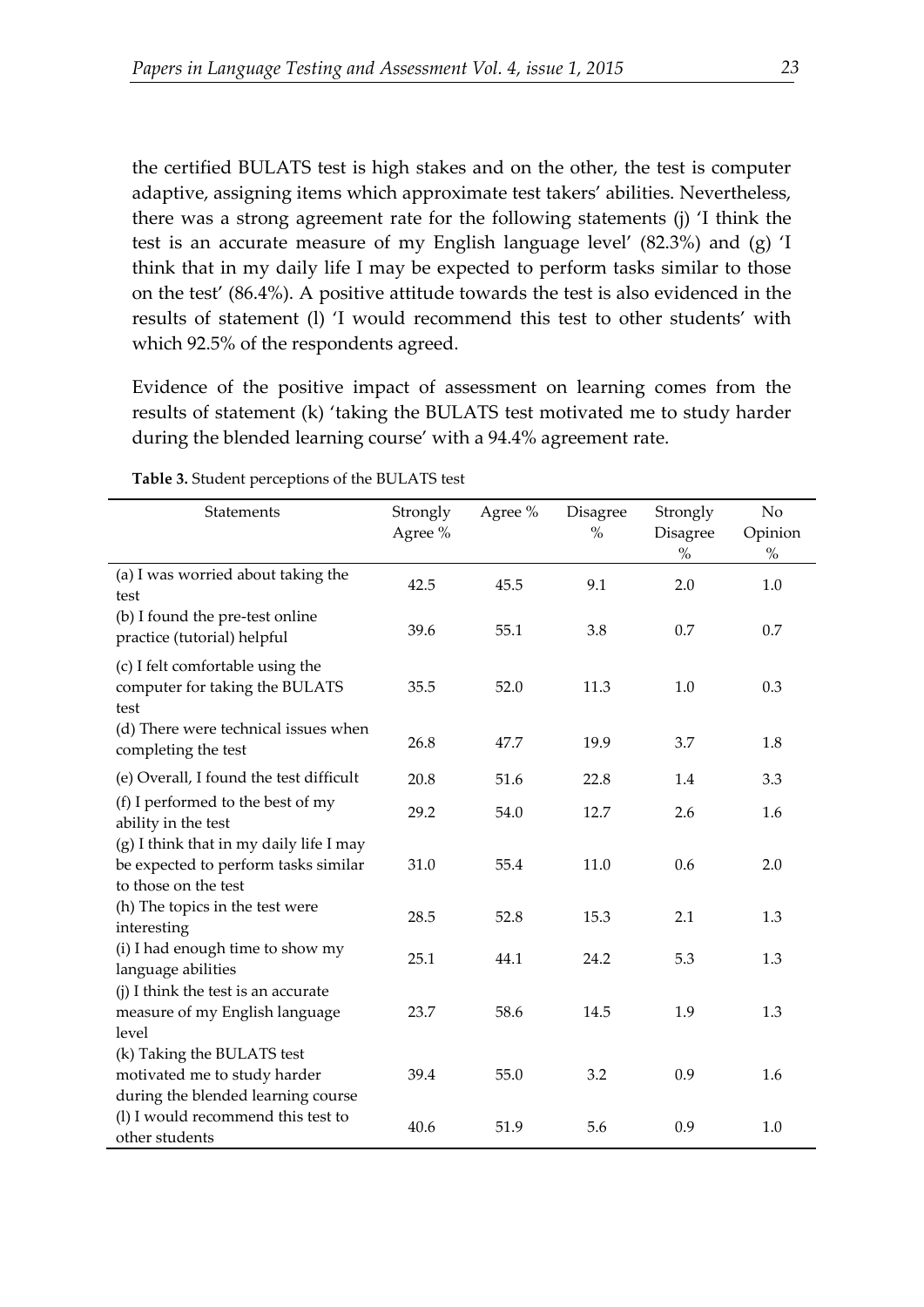Students' perceptions of the impact of the program and particularly BULATS certification on their future professional prospects were elicited using a series of statements in the student surveys. Results indicate that participants attribute a strong positive impact to BULATS certification in enhancing their future employment prospects. The highest agreement rates were observed for statements: I think that BULATS certification has (a) 'helped me move closer to my future professional goals', (b) 'increased my employability in the job market', and (c) 'opened new employment opportunities for my in Egypt' with 96.3%, 91.2% and 89.6%, respectively. In light of the nature of the course and the assessment, which are oriented towards equipping students with English language skills for the workplace domain, the findings are highly encouraging, as they show that the external assessment is functioning as intended from the perspective of the students.

To summarise, findings from different sources of data illustrate a highly positive impact of the upskilling program on students. Score data, student selfassessments and teacher assessments suggested a positive impact of the initiative on English language abilities across the skills while survey results showed evidence of increased confidence and motivation in using and learning English, increased familiarity with workplace English, increased familiarity with the notion of self-study and increased preparedness for the BULATS test. Lastly, participants attributed a strong positive impact to standardised assessment, i.e. BULATS certification in not only motivating them to study harder during the course but also in enhancing their future employment prospects.

## **Upscaling the initiative: Factors for consideration**

While the impact of the upskilling program on teachers and students was largely positive, findings also pointed to some limitations and areas for improvement which would need to be taken into account for upscaling of the initiative and for ensuring maximisation of positive impact. The discussion below focuses first on factors affecting the students' upskilling program followed by those affecting teachers' upskilling program and ending with issues related to the use of external assessment.

One of the key factors which may affect the upscaling of the students' program is the selected mode of course delivery. Technical issues with the online delivery of the course were commented on as one of the most problematic aspects of the program by both students and teachers. Internet access was highlighted as an important consideration. Pathways-Egypt focuses on underprivileged students, many of whom did not have access to the Internet once the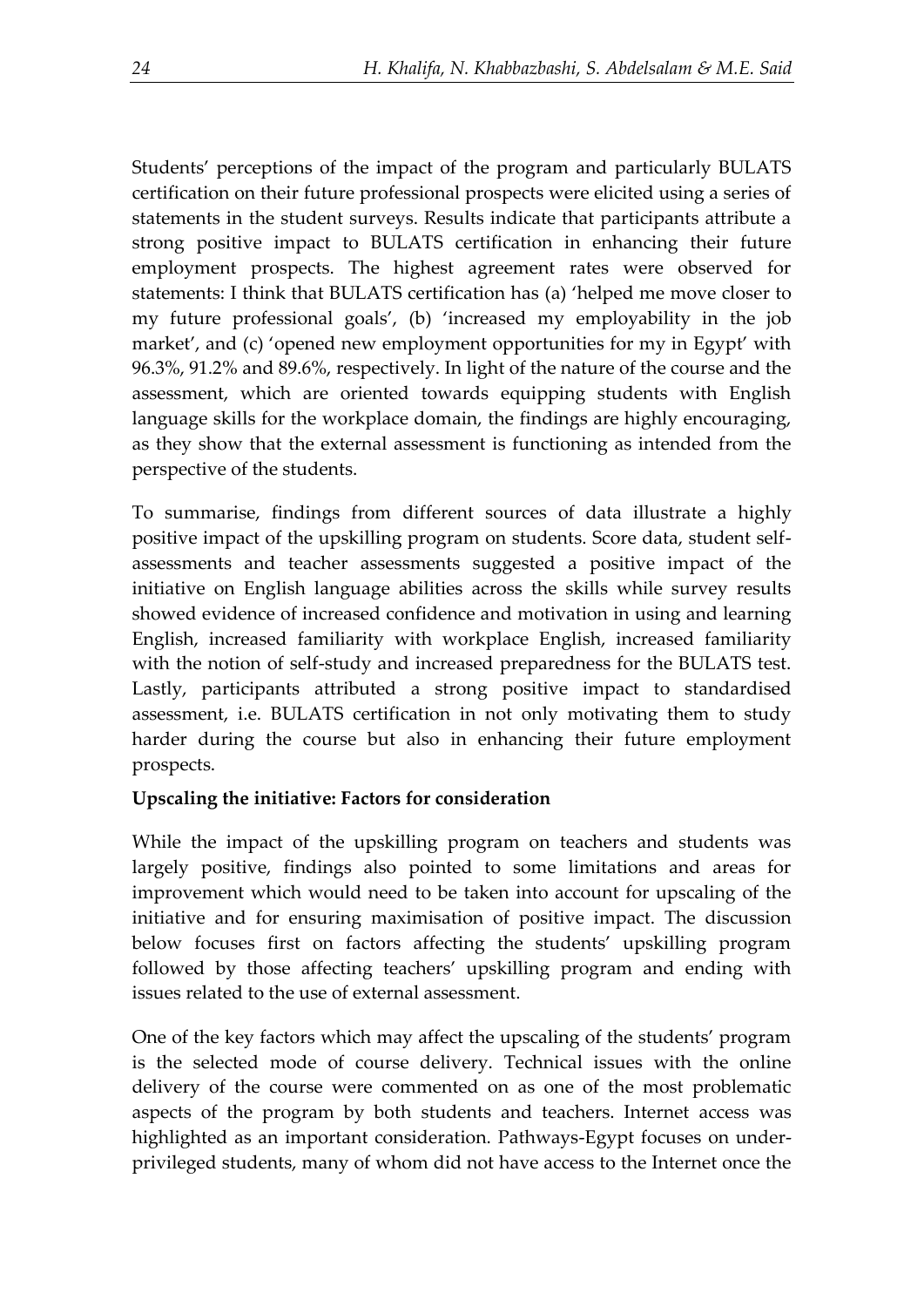face-to-face tutoring had finished and as a result, these students were not able to finish the course and depended only on the face-to-face part, leading to a number of dropouts. Open comments by teachers also touched on the socioeconomic status of some students (e.g. not having computers, no Internet access in remote villages especially for female students) as a hindrance for making full use of the opportunities presented in the online component of the course. Another key factor is students' readiness to become more autonomous. While the online part of the course is designed to promote learner autonomy, survey responses suggested that some students faced difficulties in taking responsibility for their own learning and needed more support.

With regard to the upskilling of teachers, teacher observations pointed to the need for more emphasis on certain pedagogical aspects such as increasing shared responsibility for learning between teachers and students, fostering learner autonomy and encouraging students to take more control of their learning, reducing the 'lecture style' kind of teaching, decreasing teacher talking time, increasing paired interactions, varying the pace of the class and including more engaging materials. Teacher surveys indicated that the training course had the lowest impact on knowledge of areas relating to assessment and testing with open-ended comments by teachers also highlighting a need for training in assessment literacy.

When considering the use of external assessment at a national level, human and financial resources would be key factors for consideration. During the course of the initiative, some transfer of knowledge has taken place which helped reduce the cost of using external assessment. Local staff have been trained in administering the assessment according to international standards while a cadre of local examiners for the productive skills has been created. This trained and internationally certified cadre can further cascade knowledge and skills gained nationwide. However, the cost of the assessment itself (i.e., tests) may remain an issue for consideration when upscaling. Findings from the study illustrated the usefulness of incorporating external assessments and international standards in local contexts for the careful selection of students who would be at the right level to benefit the most from the initiative, as a motivator for learning and finally as potentially instrumental in job applications. Decision makers would need to weigh the value of external assessment in terms of currency, mobility, credibility, and fairness against financial considerations.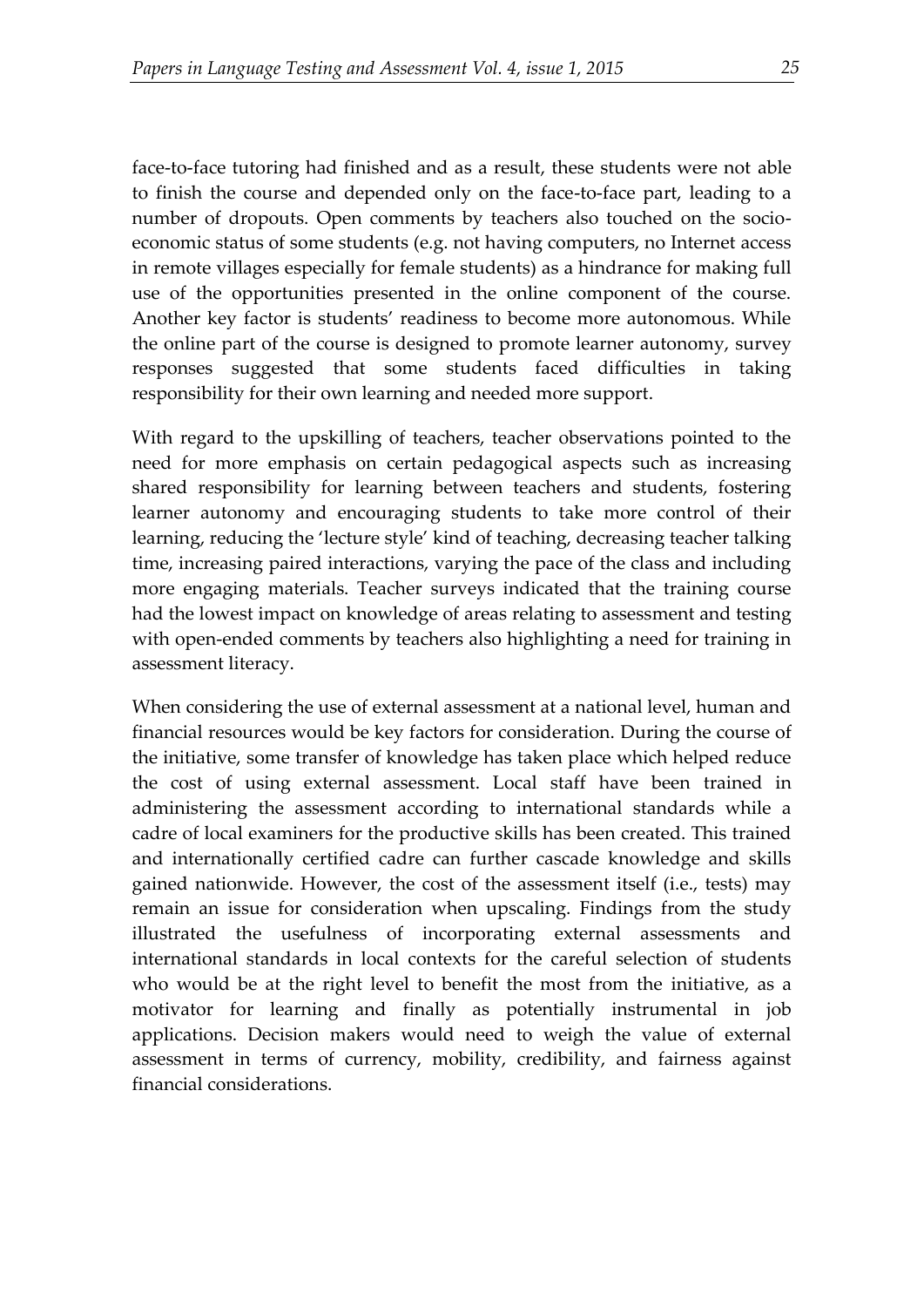## **Conclusion and Recommendations**

Higher education in Egypt has been facing various challenges since the expansion in the number of public universities, dealing with socio-economic circumstances to reform education quality. Attempts to overcome such obstacles have been carried out by both governmental and non-governmental bodies to equip students with the skills needed for the job market. The current study sheds light on efforts made to bridge the gap between formal education and job market needs by implementing a multi-phase upskilling program to enhance the workplace language skills of undergraduates at Egyptian universities as well as the teaching methodology of English language teachers.

Results of the present study indicated that, in general, both students and teachers regarded their relevant upskilling program favourably, giving the former an opportunity to develop their language skills and to acquire an international qualification that would increase their job prospects, and the latter both a career development opportunity and an internationally recognised certificate.

The initiative aimed at enhancing the pedagogic knowledge of HE English as a Foreign Language teachers, application of that knowledge in practice, improving professional development opportunities and cascading the initiative across HE institutions in Egypt. The national-level implementation of the initiative would therefore require certain strategies in order to meet the program objectives. These could include, for example, the selection of teachers who display the expertise necessary for delivering the students' upskilling program but who can also benefit the most from the career opportunities that *TKT* certification can offer, such as early career teachers and language instructors. Teacher programs could also be adapted to the needs of the teachers, e.g. by placing more emphasis on practical communicative approaches to teaching for those with strong theoretical backgrounds or focusing more attention on successful delivery of a blended course for those who are more experienced in traditional classroom teaching. Lastly, the inclusion of an assessment literacy module is recommended, not only for enhancing the teacher training program but also building local capacity in terms of assessment expertise. This would facilitate a smooth transition from using international assessments to using assessments which are developed locally but aligned to international standards; hence making the initiative a more cost effective and sustainable solution.

The initiative also aimed at enhancing the workplace language skills of students and promoting learner autonomy while ensuring fairness and access for all. The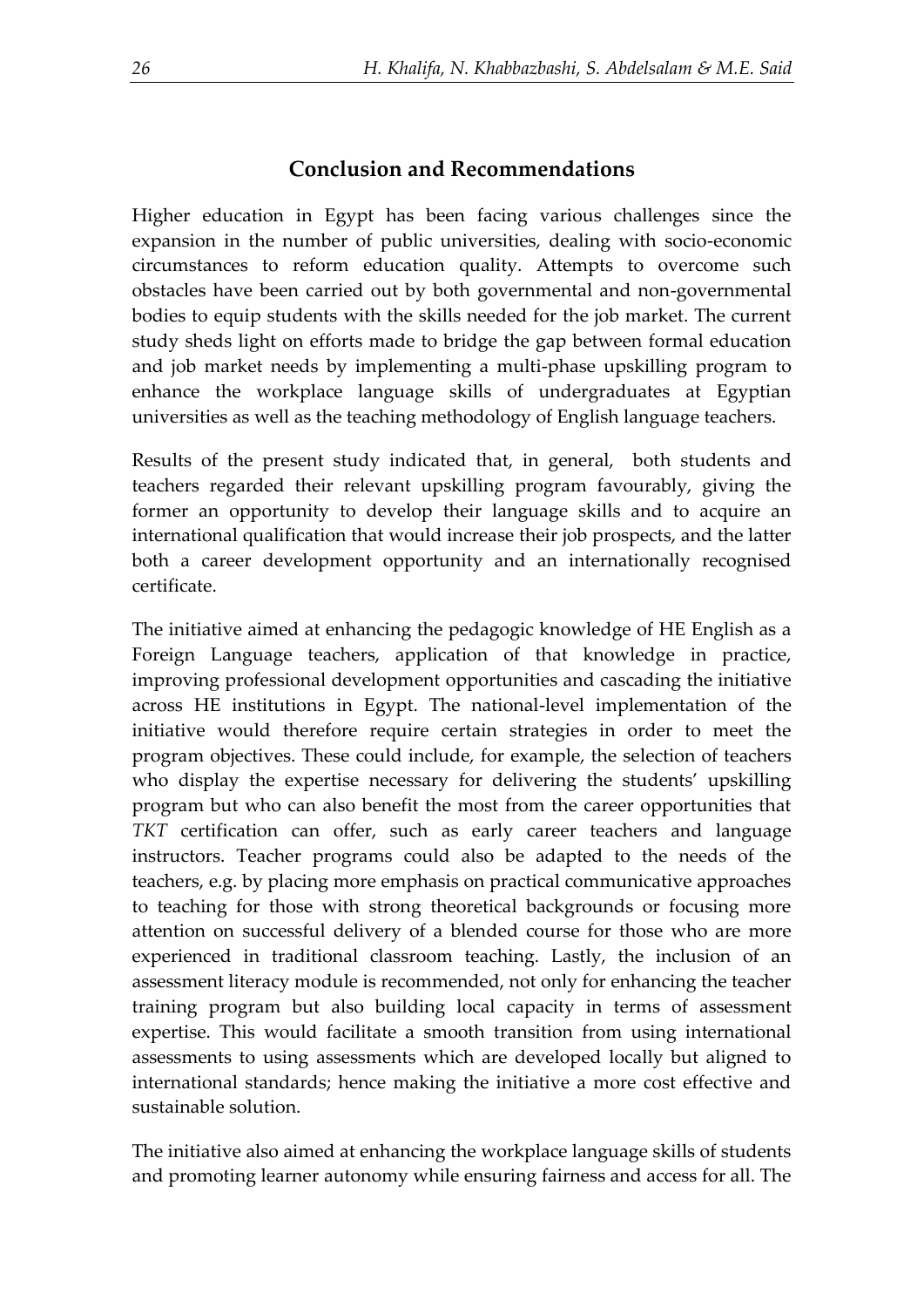concept of blended learning attempted to provide the balance between fostering learner autonomy through online learning and catering for students who need to remain engaged in the course and require face-to-face communication with their tutors and fellow students. However, one cannot ignore the challenges which come with online learning in terms of student dropout levels and internet accessibility issues. It is therefore recommended to: (a) revisit the faceto-face and online components of the program and decide on an optimum balance playing on the strengths of face-to-face and online approaches and minimising any weaknesses; (b) provide more support to students in terms of managing their own learning during the online component and create opportunities to use online forums as a means of interaction with tutors and peers; and (c) enhance the infrastructure necessary for the successful delivery of the online component of the course through provision of technical support. Last but not least, considerations would need to be given to technical expertise and financial resources necessary for delivering online courses.

The use of external assessment within the local context helped Pathways-Egypt to reach its objectives by: (a) facilitating the targeting of students who would benefit the most from the initiative using the placement test; (b) examining the extent of learner progression using score data from the two forms of assessment and as a quality control measure; and (c) increasing access to national and international job opportunities through the provision of an internationally recognised certificate. However, as mentioned earlier, the value of using external international assessment needs to be weighed against financial considerations especially when upscaling of an initiative is a desired outcome.

To conclude, the findings from the study demonstrated a positive impact of the initiative. The results and the lessons learnt can be drawn upon in planning a road map for the national level implementation of the program through international collaborations, building on the strengths of the initiative and taking corrective action to minimise limitations.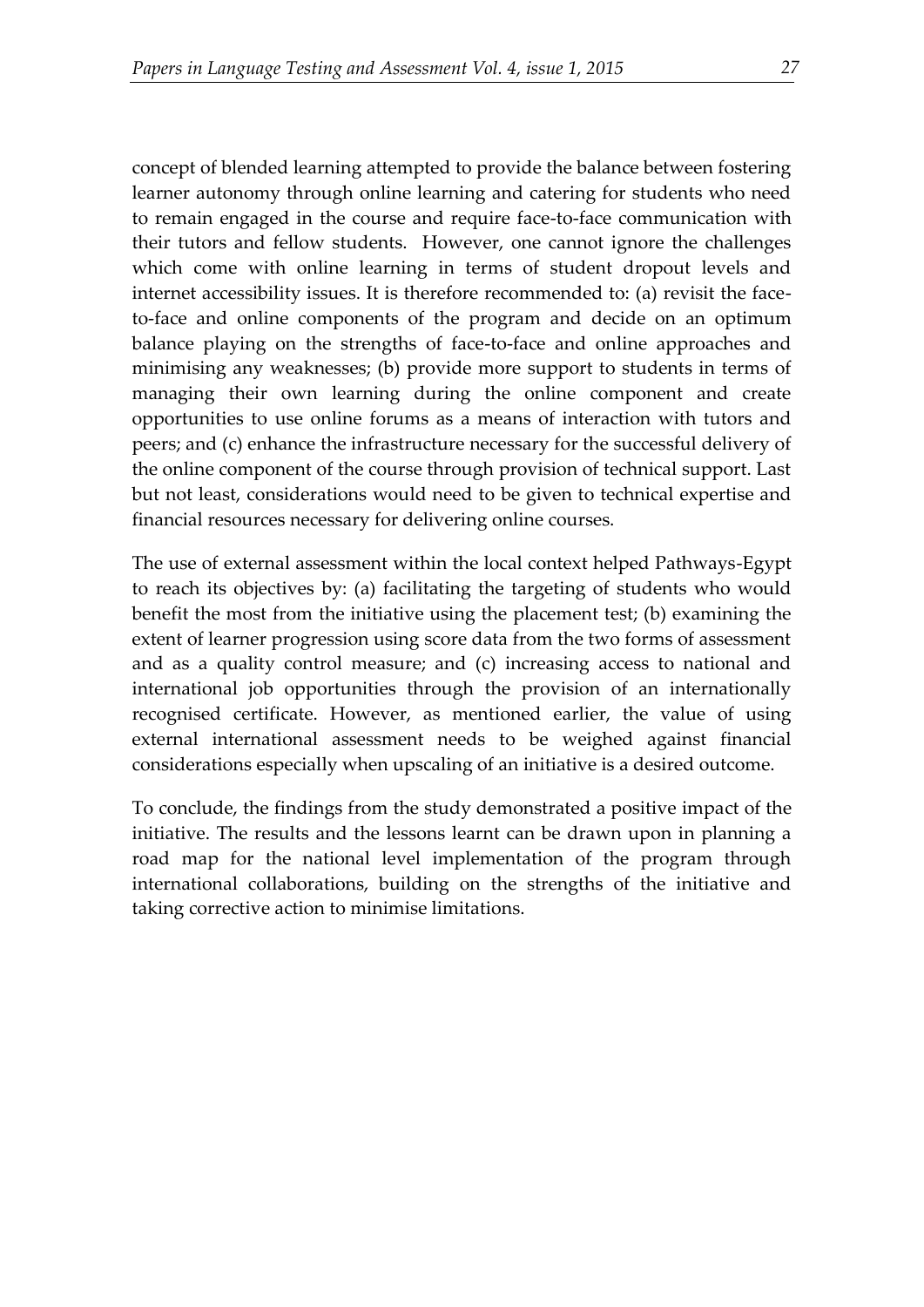## **References**

- Bloom, D. Canning, D., & Chan, K. (2006). *Higher education and economic development in Africa.* Washington, DC: World Bank.
- Boud, D. (2006). Foreword. In D. Carless, G. Joughlin, N. F. Liu & Associates (Eds.), *How assessment supports learning: Learning-oriented assessment in action*. (pp. ix-x). Hong Kong: Hong Kong University Press.
- Brinkerhoff, D., & Morgan, P. (2010). Capacity and capacity development: coping with complexity. *Public Administration and Development*, *30*, 2-10.
- Carless, D. (2009). Learning-oriented assessment: Principles and practice and a project. In L. H. Meyer, S. Davidson, H. Anderson, R. B. Fletcher, P. M. Johnston & M. Rees (Eds.), *Tertiary assessment & higher education student outcomes: Policy, practice & research* (pp. 79-90).Wellington, New Zealand.
- CHET. (2002). *Capacity building initiatives in higher education*. Sunnyside, CA: Centre for Higher Education Transformation.
- Coleman, H. (Ed.) (2011). *Dreams and realities: Developing countries and the English language*. London: British Council.
- Council of Europe. (2001). *Common European Framework of Reference for Languages: Learning, teaching, assessment*. Cambridge: Cambridge University Press.
- Creswell, J. W., & Plano-Clark, V. P. (2011). *Designing and conducting mixed methods research*. Thousand Oaks: Sage.
- Dill, D. (2000). Capacity building as an instrument of institutional reform: Improving the quality of higher education through academic audits in the UK, New Zealand, Sweden, and Hong Kong. *Journal of Comparative Policy Analysis: Research and Practice***,** *2*(2), 211-234.
- Erling, E. J. (2014). *The role of English in skills development in South Asia: Policies, interventions and existing evidence*. London: British Council.
- Erling, E. J., & Seargeant, P. (Eds.). (2013). *English and development: Policy, pedagogy and globalization*. Bristol, Multilingual Matters.
- Greene, J. C., Caracelli, V. L., & Graham, W. F. (1989). Toward a conceptual framework for mixed-method evaluation design. *Educational Evaluation and Policy Analysis*, *11*(3), 255–274.
- Grossman, P. (1990). *The making of a teacher*. New York: Teachers College Press.
- Hawthorne, L. (2007). *Language, employment and further study*. Commissioned discussion paper for Australian Education International, Department of Education, Science and Training, Commonwealth of Australia.
- Khalifa, H. (2008). Testing teaching knowledge: developing a quality instrument to support professional development. In L. Taylor & C. J.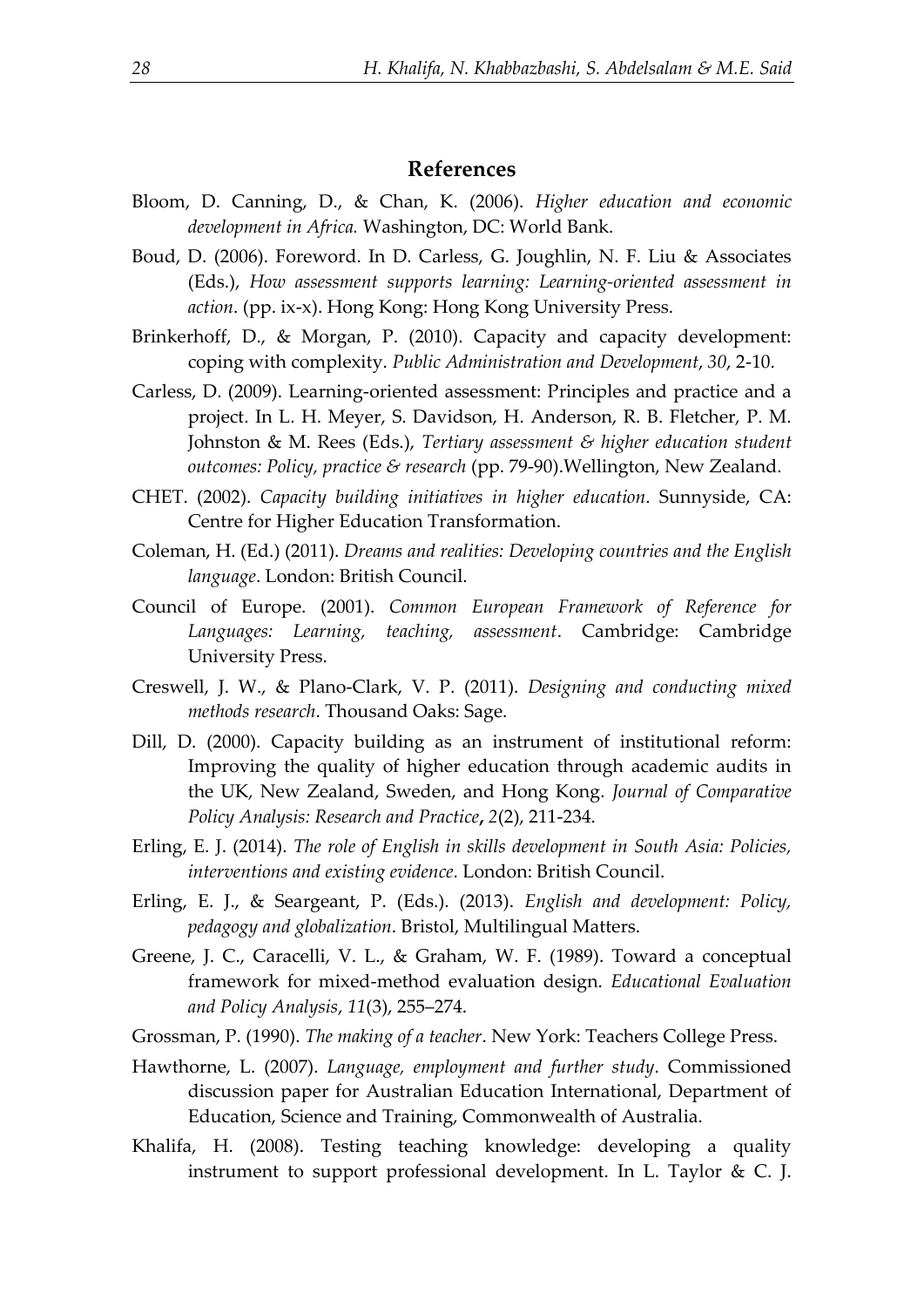Weir (Eds.), *Multilingualism and assessment: Achieving transparency, assuring quality, and sustaining diversity.* Studies in Language Testing Series 27 (pp. 191-203). Cambridge: UCLES/Cambridge University Press.

- Lane, J., & Johnstone, B. (Eds.). (2012). *Universities and colleges as economic drivers: Measuring higher education's role in economic development*. New York: SUNY Press.
- Purpura, J. (2004). *Assessing grammar*. Cambridge: Cambridge University Press.
- Ramaswami, S., Sarraf, I., & Haydon, J. (2012). *The benefits of the English language for individuals and societies: Quantitative indicators: Morocco, Algeria, Tunisia, Egypt, Jordan, Lebanon, Iraq and Yemen*. London, UK: British Council & Euromonitor International.
- Said, M. E. (2002). *Pathways to higher education – Egypt Project*. Grant Agreements (2002-2014) between Cairo University (CU) and The Ford Foundation (FF) implemented through the Center for Advanced Postgraduate Studies at Cairo University (CAPSCU).
- Seidlhofer, B., Breiteneder, A., & Pitzl, M. (2006). English as a lingua franca in Europe: Challenges for applied linguisitics. *Annual Review of Applied Linguistics*, *26*, 3-34.
- Spratt, M. (2015). *TKT*: Testing knowledge about teaching. In R. Wilson & M. Poulter (Eds.), *Assessing language teachers' professional skills and knowledge*. Studies in Language Testing Series 42. (pp. 242-256). Cambridge: UCLES/Cambridge University Press.
- Strategic Planning Unit & Ministry of Higher Education. (2008). *Higher education in Egypt: Country background report*. Cairo: Ministry of Higher Education.
- Tsui, A. (2003). *Understanding expertise in teaching*. Cambridge: Cambridge University Press.
- Tsui, A., & Nicholson, S. (1999). A hypermedia database and English as a second language teaching knowledge enrichment. *Journal of Information Technology for Teacher Education*, *8*(2), 215-237.
- Ubels, J. & Fowler, A. (2010). Multiple dimensions. In J. Ubels, N. Acquaye-Baddoo and A. Fowler (Eds.), *Capacity development in practice*. (pp. 11-24). London, Earthscan.
- UNDP. (2008). *Capacity assessment.* New York: United Nations Development Programme.
- UNESCO. (2012). *Strengthening of education systems*. Paris: UNESCO.
- van Deuren, R. (2013). Capacity development in higher education institutions in developing countries. *Working Paper Series*, *30*.